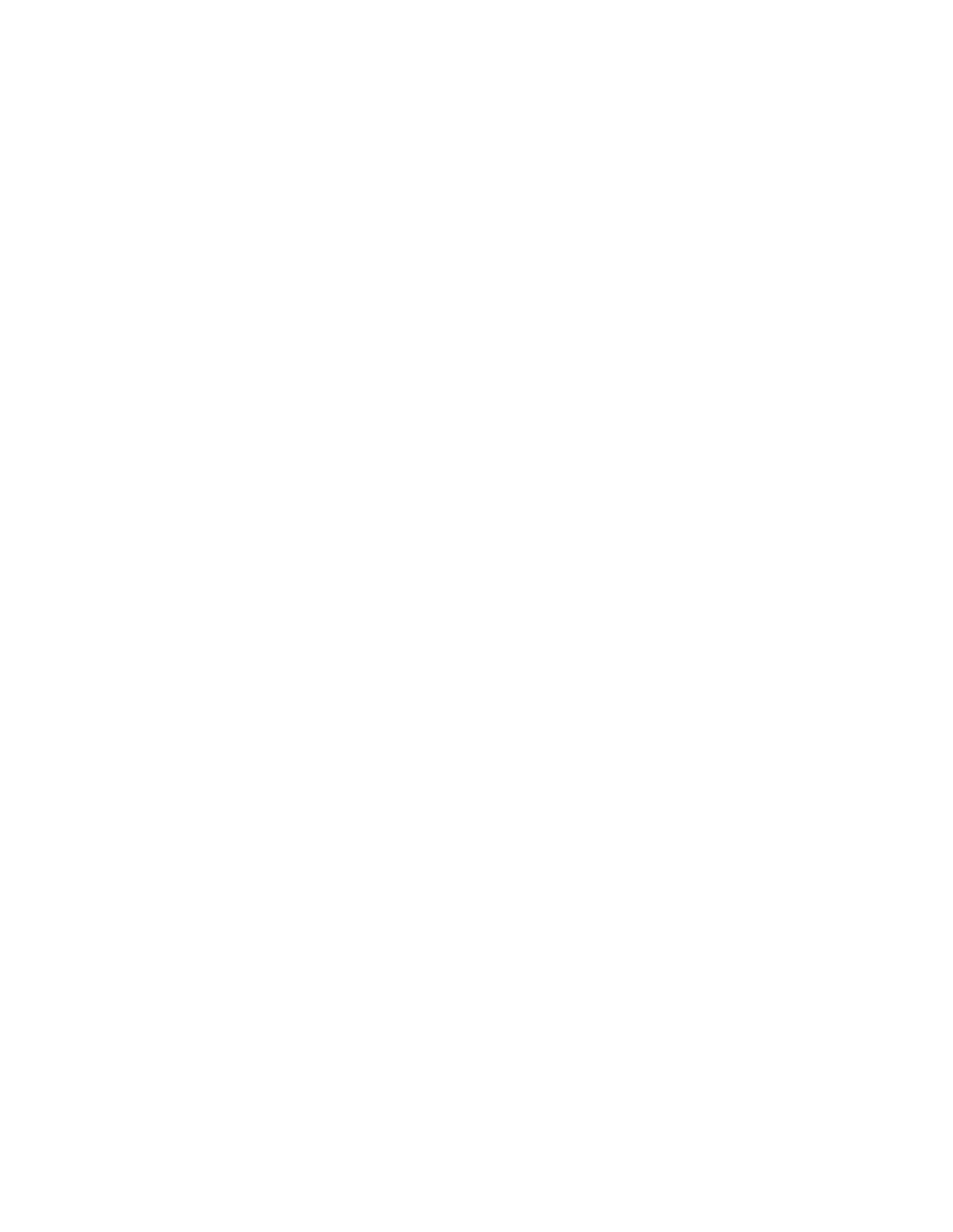# **ACKNOWLEDGEMENTS**

This report is the product of a unique collaboration between the Center for Court Innovation and the California Administrative Office of the Courts (AOC). In 2003 and again in 2005, the Center for Court Innovation and the AOC conducted focus group research to explore the nature and feasibility of expanding the practice of problem-solving in conventional court settings. The survey findings presented in this report represent the next stage of this research partnership.

This publication was supported by Grant No. 2006-DD-BX-K018 awarded by the Bureau of Justice Assistance. The Bureau of Justice Assistance is a component of the Office of Justice Programs, which also includes the Bureau of Justice Statistics, the National Institute of Justice, the Office of Juvenile Justice and Delinquency Prevention, and the Office for Victims of Crime. Points of view and opinions in this document are those of the authors and do not necessarily represent the official positions or policies of the U.S. Department of Justice or of the California Administrative Office of the Courts.

We are especially grateful to Domingo Herraiz, Director of BJA, for helping to facilitate administration of the survey. We also thank Kim Norris and Preeti Puri Menon for their support and feedback throughout the project. From the Center for Court Innovation, we would like to thank Greg Berman and Julius Lang, who provided valuable comments on earlier versions of this report. From AOC, we thank Nancy Taylor for her feedback at all stages of the project, and particularly in designing the survey questionnaire. The survey was administered by Center for Survey Research and Analysis at the University of Connecticut. We are grateful to Christine Kraus and Sanjeewa Karunaratne for their substantial expertise in managing the survey.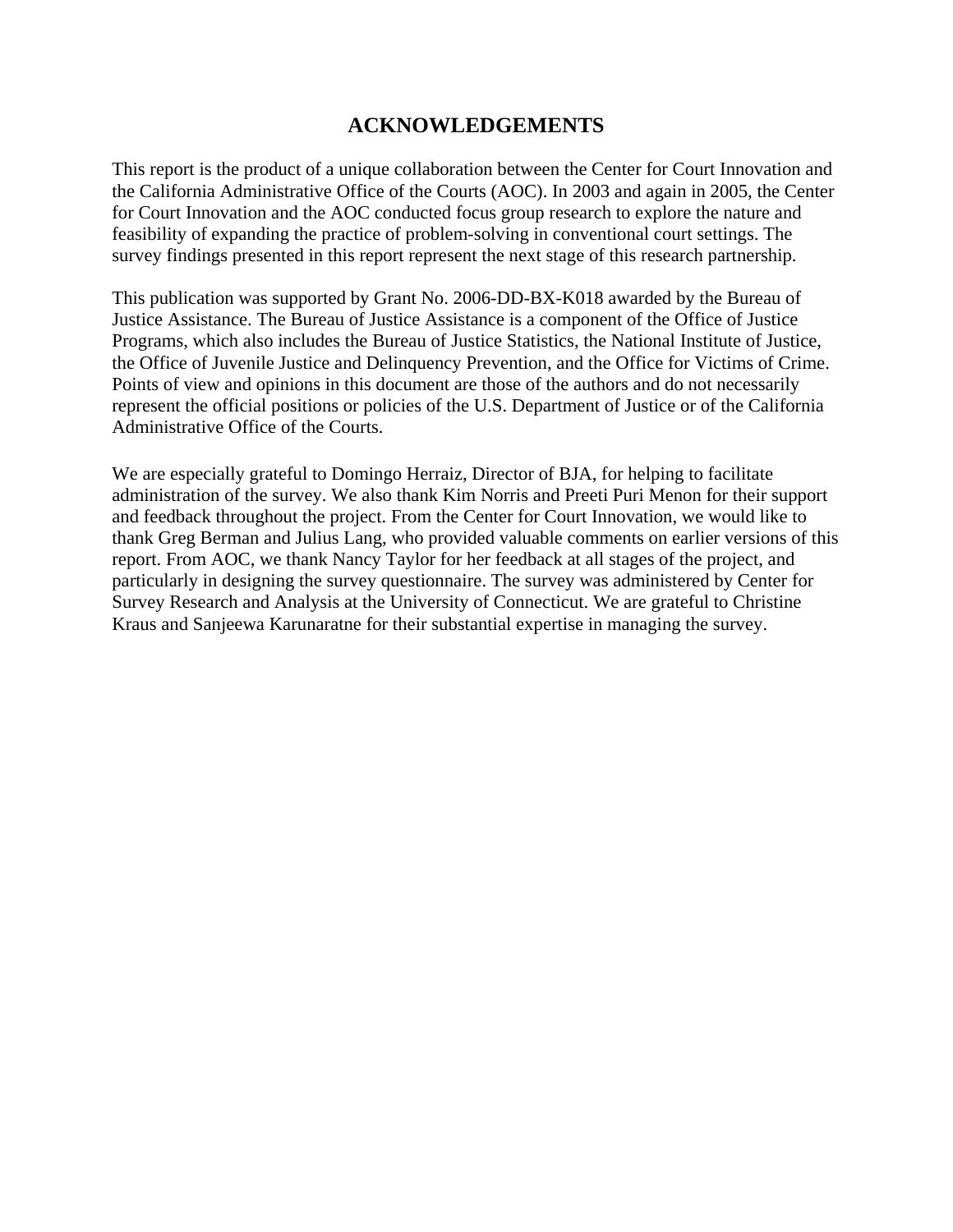# **TABLE OF CONTENTS \_\_\_\_\_\_\_\_\_\_\_\_\_\_\_\_\_\_\_\_\_\_\_\_\_\_\_\_\_\_\_\_\_\_\_\_\_\_\_\_\_\_\_\_\_\_\_\_\_\_\_\_\_\_\_\_\_\_\_\_\_\_\_\_\_\_**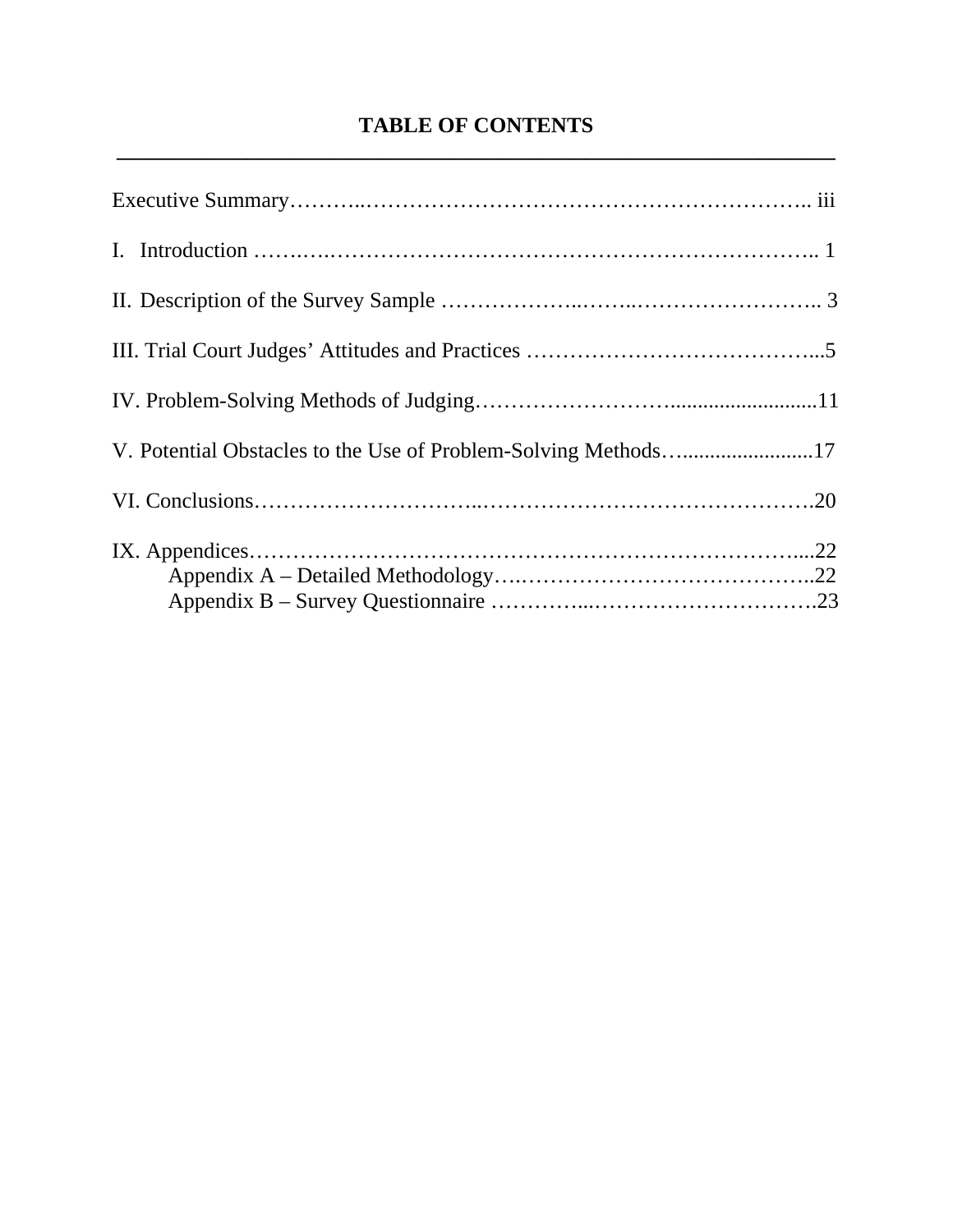# **EXECUTIVE SUMMARY**

*Problem-Solving and the American Bench: A National Survey of Trial Court Judges is the* product of a collaboration between the Center for Court Innovation and the California Administrative Office of the Courts (AOC).

The survey, conducted April-September 2007 among a nationwide random sample of trial court judges, was intended to investigate judges' practices and perceptions related to "problem-solving in the courts." The specific objectives of the survey were:

- To investigate judges' current attitudes and practices with respect to problem-solving methods;
- To assess judges' willingness to make greater use of problem-solving practices in nonproblem-solving court assignments and to identify conventional court settings that might be seen as especially amenable to problem-solving practices; and
- To identify potential obstacles to the more widespread adoption of problem-solving methods in conventional court settings.

The survey was designed by the Center for Court Innovation and the AOC and conducted by the Center for Survey Research and Analysis at the University of Connecticut. This research was supported under an award from the Bureau of Justice Assistance, U.S. Department of Justice.

# **Key Findings**

The survey findings indicate broad support for problem-solving methods among trial court judges throughout the country and offer encouraging news for those interested in integrating problem-solving court principles in conventional court settings.

**1. Most trial court judges hold attitudes consistent with key principles of problemsolving justice and many currently engage in practices commonly employed in specialized problem-solving courts.** 

#### • **Judges are generally supportive of problem-solving approaches.**

- o Seven in ten (70%) believe the "individual needs or underlying problems of the litigant" are either a "very important" (17%) or "somewhat important" (53%) decision-making factor in a case.
- o Six in ten (58%) believe that the "more important" goal of the criminal justice system is "to treat and rehabilitate offenders" (58%) rather than "to punish offenders" (33% cited this as more important).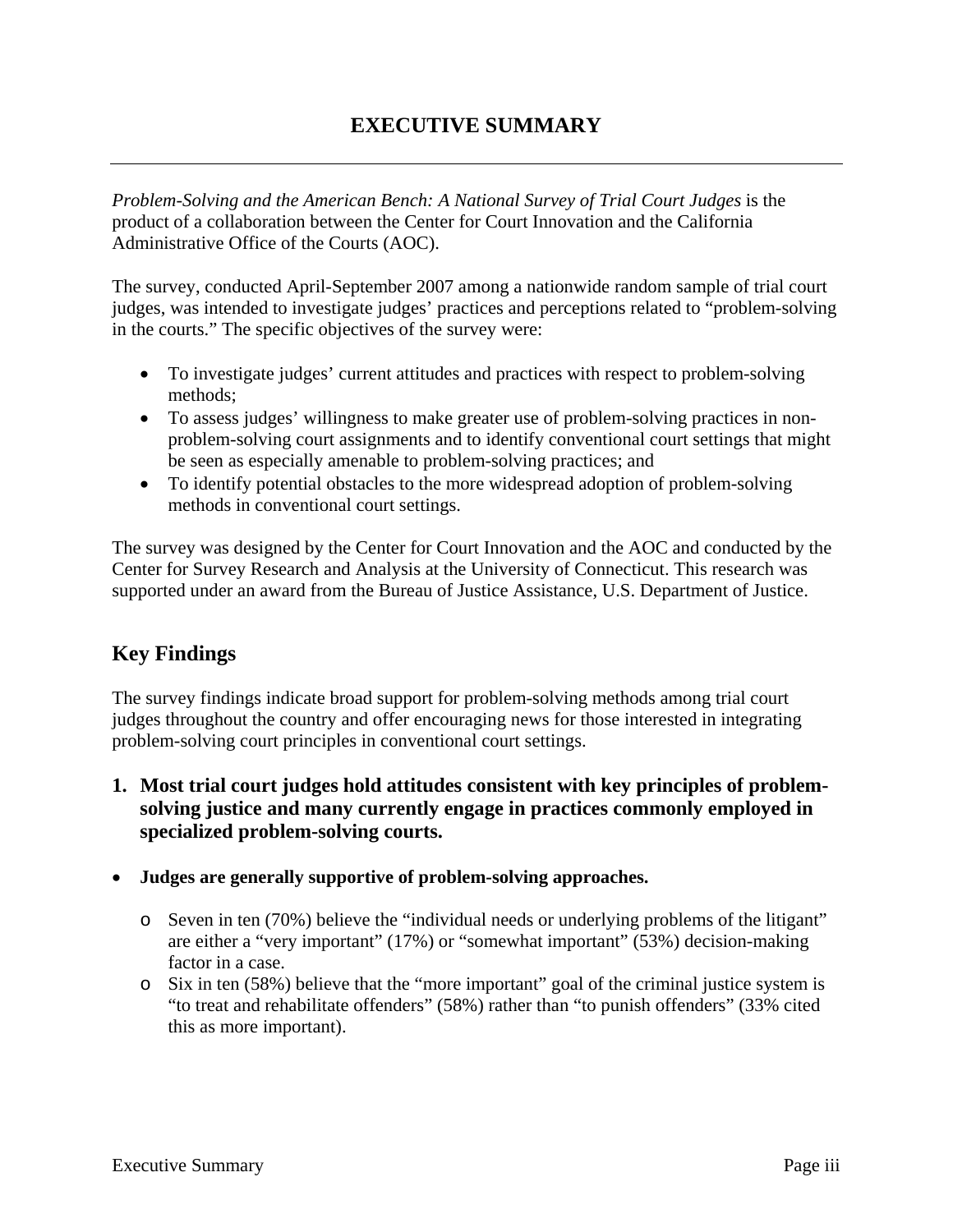- **Many judges report that they currently engage, on a regular basis, in practices common in most problem-solving court models.** 
	- o Four in ten (42%) say they "often" (40% or more of the cases on their calendar) "follow the recommendations of a treatment agency staff member."
	- o One in three (33%) often base decisions on "information about the individual needs or problems of a litigant" and offer "verbal praise to a litigant for complying with a court mandate."
	- o However, use of problem-solving practices is limited: of eight practices asked about, judges, on average, report "often" engaging in only about two (mean=2.4) of them.

# **2. The vast majority of judges express support for problem-solving methods and a willingness to apply them in various calendar assignments.**

- **Judges support problem-solving methods for the cases they currently hear and are willing to consider applying them in other calendar assignments.** 
	- o Three in four (75%) either "strongly approve" (39%) or "somewhat approve" (36%) of using problem-solving methods in their current assignment, with judges in civil assignments (69%) slightly less likely than those in juvenile and family (78%) and adult criminal (73%) assignments to indicate support.
	- o Nearly nine in ten (86%) are either "very willing" (38%) or "somewhat willing" (48%) to consider using such methods on a different assignment.
- **More senior judges are no less supportive of problem-solving methods than judges newer to the bench.** 
	- o 75% of judges on the bench for 20 or more years either "strongly approve" or "somewhat approve" of using problem-solving methods in their current assignment.
	- o 75% of those on the bench 6-19 years, and 79% of those on the bench 5 or fewer years report the same.
- **Family and juvenile court settings appear to offer particular promise for applying problem-solving methods.** 
	- o When asked which types of cases would be appropriate for problem-solving methods, family cases were most commonly cited (by 50% of judges).
	- o Judges hearing juvenile and family cases are more especially likely to believe problem-solving describes their judging practice "very well" or "somewhat well" (75%, compared to 65% for those in adult criminal and 64% in other civil assignments).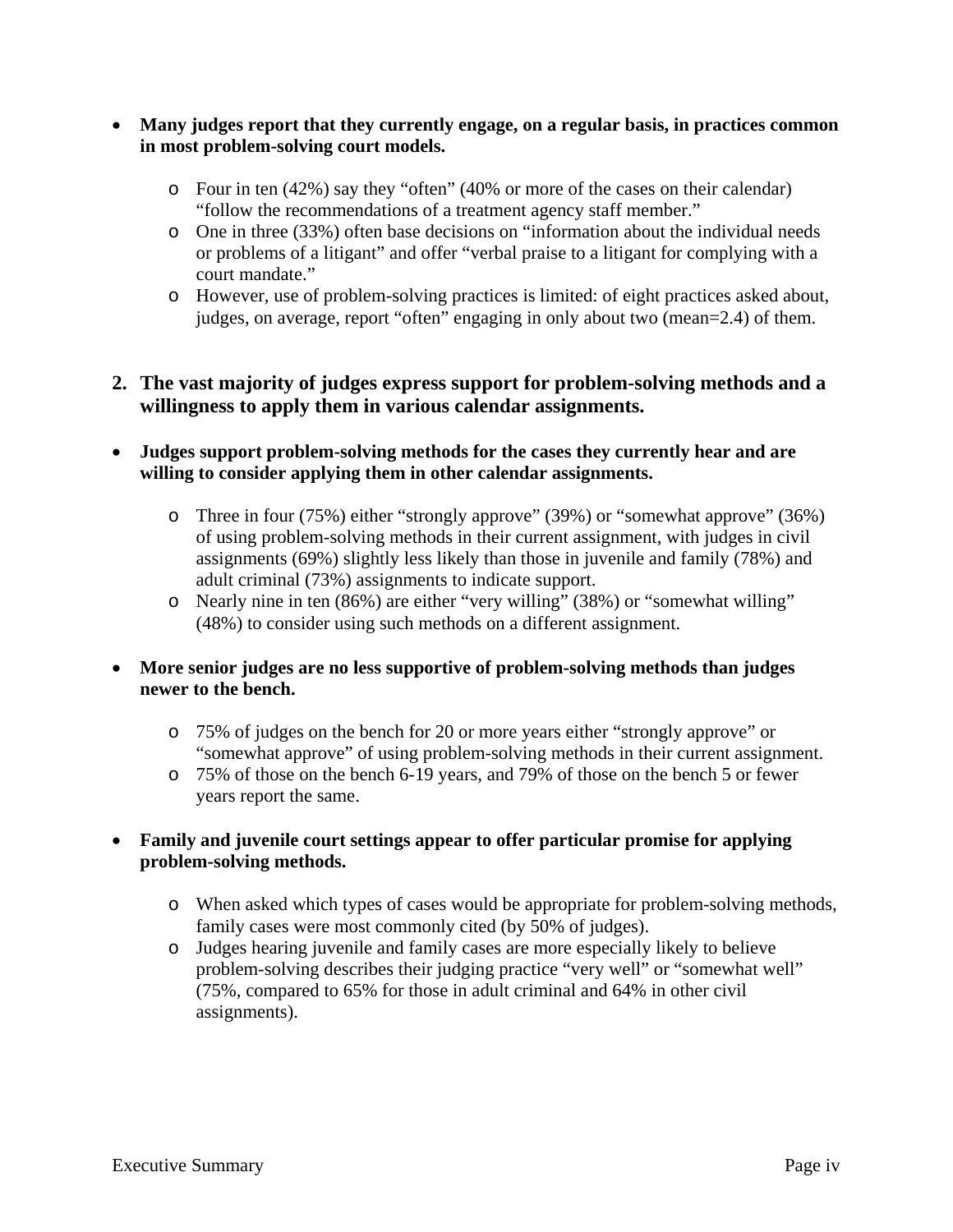- **3. Limited resources, the need for education and training, and concern about maintaining neutrality are perceived as obstacles to the broader use of problemsolving methods. Philosophical opposition to problem-solving methods, however, is not perceived as an obstacle.** 
	- o When asked to identify obstacles to the broader use of problem-solving methods in their current assignment, half (51%) agreed that "lack of support staff or services" is a barrier. "Heavy caseloads" (29%) was also often cited as an obstacle.
	- o One in four cited the possibility that "problem-solving compromises the neutrality of the court" (25%) and the "need [for] additional knowledge or skills" (24%) as barriers.
	- o Only 4% say that not supporting problem-solving methods is a reason they have not used these methods more often.

# **Conclusions**

- **Trial court judges nationwide support problem-solving methods of judging.** The survey findings challenge the notion that most judges are unsupportive of problem-solving approaches and suggest that many would be receptive to integrating problem-solving court principles in traditional court settings. Importantly, more senior judges are no less supportive of problem-solving than are judges newer to the bench. While support is somewhat greater among those in juvenile and family court assignments, large majorities of judges in all court settings express support for problem-solving methods of judging.
- **Problem-solving practices are currently employed in conventional court settings, but to a limited degree.** Since many judges engage in some of the practices common in problemsolving courts (e.g., following the recommendations of treatment agency staff members, basing decisions on the individual needs of litigants), training and education efforts might be aimed at introducing judges to other practices and approaches that they may not be aware of or currently implement. Training and education might also teach judges about how problemsolving practices might be most effectively employed and in which case settings.
- **Efforts to integrate problem-solving methods in conventional calendar assignments will need to address judges' concerns about the lack of support staff and heavy caseloads.**  Limited resources are clearly viewed as an obstacle to the more widespread use of problemsolving methods. In addition to exploring opportunities to obtain additional resources, next steps might include efforts to teach judges and other court staff to make most effective use of existing resources and to target cases most in need of or most likely to benefit from a problem-solving approach.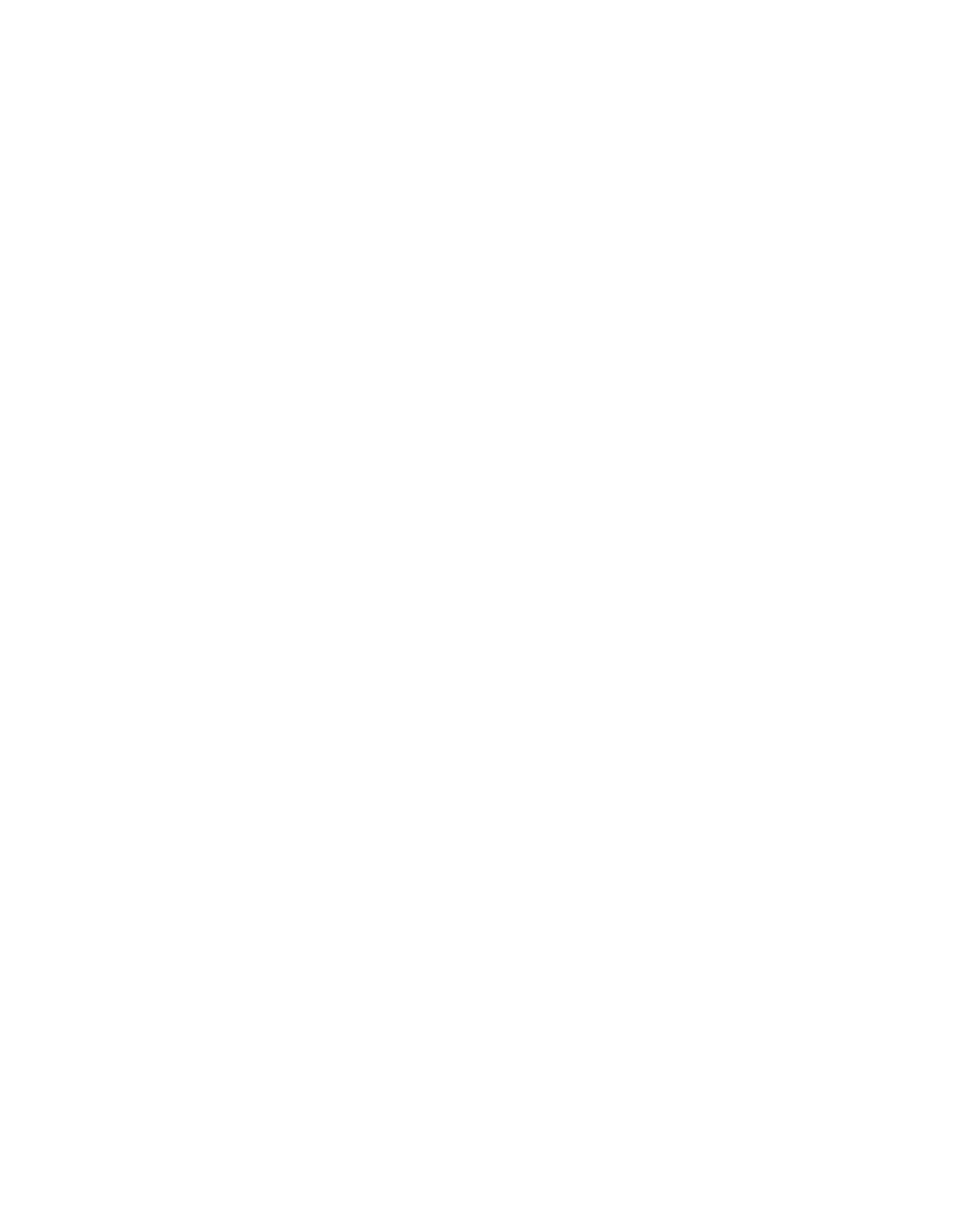# **I. Introduction**

*Problem-Solving and the American Bench: A National Survey of Trial Court Judges is the* product of a collaboration between the Center for Court Innovation and the California Administrative Office of the Courts (AOC).

The survey, conducted April-September 2007 among a nationwide random sample of trial court judges, was intended to investigate judges' practices and perceptions related to "problem-solving in the courts." The specific objectives of the survey were:

- To investigate judges' current attitudes and practices with respect to problem-solving methods;
- To assess judges' willingness to make greater use of problem-solving practices in nonproblem solving court assignments and to identify conventional court settings that might be seen as especially amenable to problem-solving practices; and
- To identify potential obstacles to the more widespread adoption of problem-solving methods in conventional court settings.

The survey was designed by the Center for Court Innovation and the AOC and conducted by the Center for Survey Research and Analysis at the University of Connecticut. This research was supported under an award from the Bureau of Justice Assistance, U.S. Department of Justice.

# **Project Background**

In recent years an array of specialized courts have emerged throughout the country in an effort to address the underlying problems of defendants, victims, and communities. Since 1989, when the nation's first drug court opened in Miami, Florida, a number of different models have arisen: adult, juvenile and family drug courts, domestic violence courts, mental health courts, community courts, homeless courts, and others. Generally known as "problem-solving courts," these innovations are distinguished by a number of common elements: enhanced information (staff training on complex issues like domestic violence and drug addition combined with better information about litigants, victims and the community context of crime); community engagement; a collaborative approach to decision-making; individualized justice (using valid evidence-based risk and needs assessment instruments to link offenders to community-based services, where appropriate); accountability (compliance monitoring, often through ongoing judicial supervision); and a focus on outcomes through the active and ongoing collection and analysis of data. There are currently more than 1,767 drug courts, 350 domestic violence courts, 90 mental health courts, and a few hundred other problem-solving courts operational nationwide $<sup>1</sup>$ </sup>

<sup>&</sup>lt;sup>1</sup> Bureau of Justice Assistance (BJA) Drug Court Clearinghouse. *Drug Court Activity Update*, April 12, 2007, Washington, D.C.: American University; National GAINS Center for People with Co-Occurring Disorders in the Justice System. 2004. *Survey of Mental Health Courts*. Delmar, NY, estimate of the number of mental health courts as of July 2004; Labriola, M. Forthcoming. *A National Portrait of Domestic Violence Courts.* New York: Center for Court Innovation.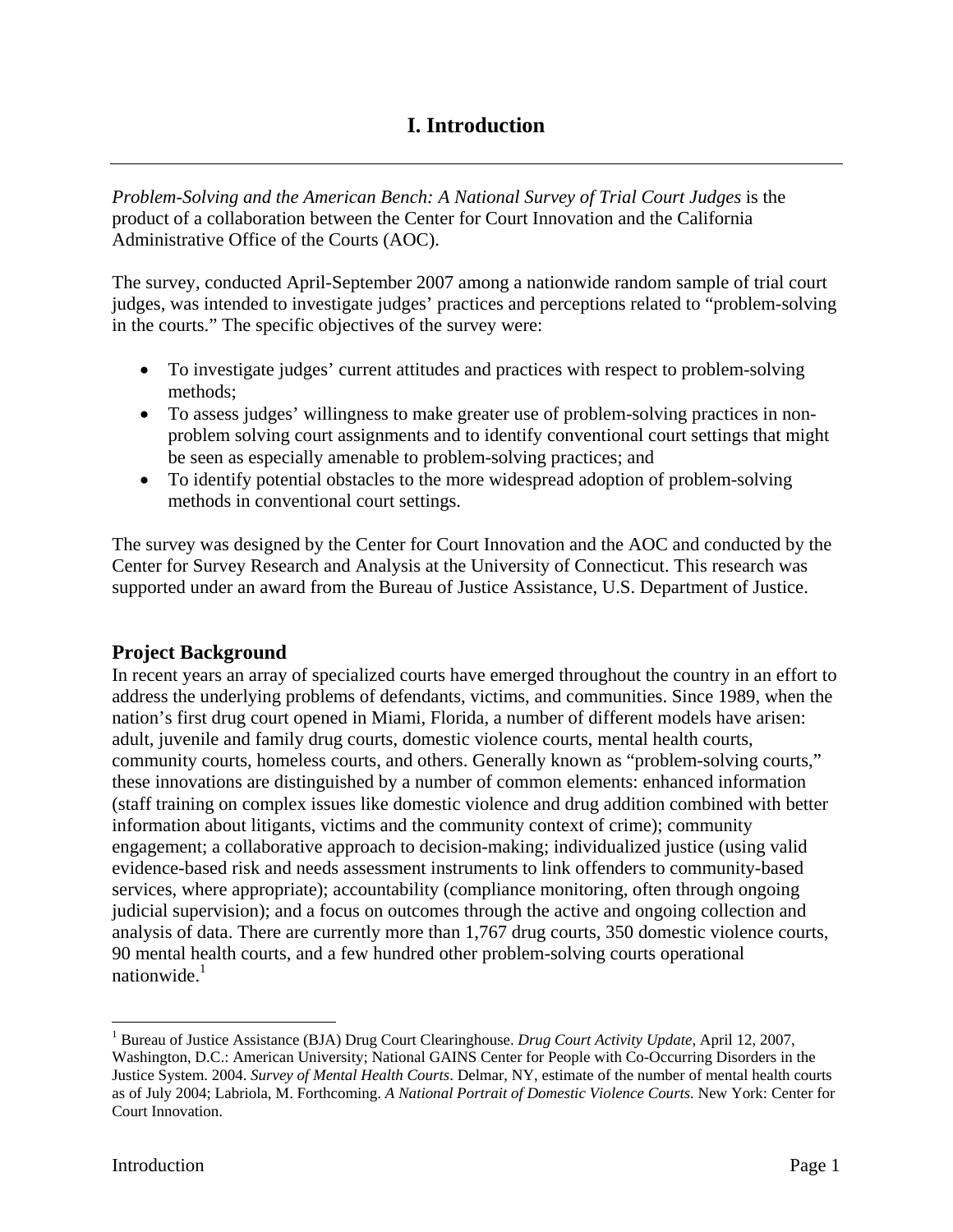As these specialized courts have proliferated, policy-makers in some states have also begun to focus on the prospect of *applying the problem-solving approach outside specialized court settings*. Are the practices and principles of problem-solving courts viable only in stand-alone courts focused on discrete problems (e.g., substance abuse, domestic violence, mental illness); or can problem-solving methods be effectively applied throughout state court systems, provoking more sweeping changes in the administration of justice? This question has become more important as evidence mounts regarding the effectiveness of some problem-solving court models—in particular, the effectiveness of drug courts in reducing offender recidivism.<sup>2</sup> And interest in this question has been enhanced by resolutions of the Conference of Chief Justices and Conference of State Court Administrators in 2000 and 2004, which advocated the broader integration of problem-solving principles and methods.<sup>3</sup>

Motivated in part by the resolution, the California Administrative Office of the Courts and Center for Court Innovation initiated a research partnership to address the nature and feasibility of expanding the practice of problem-solving in conventional court settings. The first phase of research, conducted in 2003, consisted of focus groups and interviews with current and former problem-solving court judges in California and New York State; the second phase, conducted in 2005, consisted of focus groups and interviews with justice system stakeholders (primarily prosecutors, defense attorneys, probation officers, and treatment providers) in California.<sup>4</sup> The studies addressed which problem-solving principles and practices are more easily transferable to conventional courts; what barriers might impede wider application of those principles and practices; and how problem solving might be disseminated throughout the court system. Responses were consistent, particularly among judges, and indicated considerable support for the prospect of wider application of problem-solving justice.

One theme that emerged in these studies was that a critical barrier to wider adoption of problem solving may be the judicial philosophies of general bench judges. The challenge, focus group participants said, is that many of their colleagues are unreceptive to problem solving, and even those who are receptive are often uninformed. The purpose of this survey, then, is to test the accuracy of this appraisal by assessing the knowledge and attitudes of all bench judges, the vast majority of whom have never served in a problem-solving court.

<sup>2</sup> See, e.g., Government Accountability Office. 2005. *Evidence Indicates Recidivism Reductions and Mixed Results for Other Outcomes.* United States Government Accountability Office Report to Congressional Committees; Huddleston, C. W., Freeman-Wilson, K., Marlowe, D. B., and Roussell, A. 2005. *Painting the Current Picture: A National Report Card on Drug Courts and Other Problem Solving Court Programs in the United States*. National Drug Court Institute: Alexandria, VA.; Gottfredson, D., Najaka, S.S., Kearley, B. 2003. "Effectiveness of Drug Treatment Courts: Evidence from a Randomized Trial" *Criminology and Public Policy* 2(2): 171-196; Rempel, M., Fox-Kralstein, D., Cissner, A., Cohen, R., Labriola, M., Farole, D., Bader, A., and Magnani, M. 2003. *The New York State Adult Drug Court Evaluation: Policies, Participants, and Impacts.* Report submitted to the New York State Unified Court System and the Bureau of Justice Assistance, Center for Court Innovation.

<sup>&</sup>lt;sup>3</sup> See Becker, D.J. and Corrigan, M.D. 2002. "Moving Problem-Solving Courts into the Mainstream: A Report Card from the CCJ-COSCA Problem-Solving Courts Committee." *Court Review*, Spring 2002, p.4.

<sup>4</sup> Farole, D.J., Puffett, N.K., and Rempel, M. 2005. *Collaborative Justice in Conventional Courts: Stakeholder Perspectives in California*. Report submitted to the Center for Court Innovation and California Administrative Office of the Courts; Farole, D.J., Puffett, N., Rempel, M., and Byrne, F. 2004. *Opportunities and Barriers to the Practice of Collaborative Justice in Conventional Courts*. Report submitted to the Center for Court Innovation and California Administrative Office of the Courts.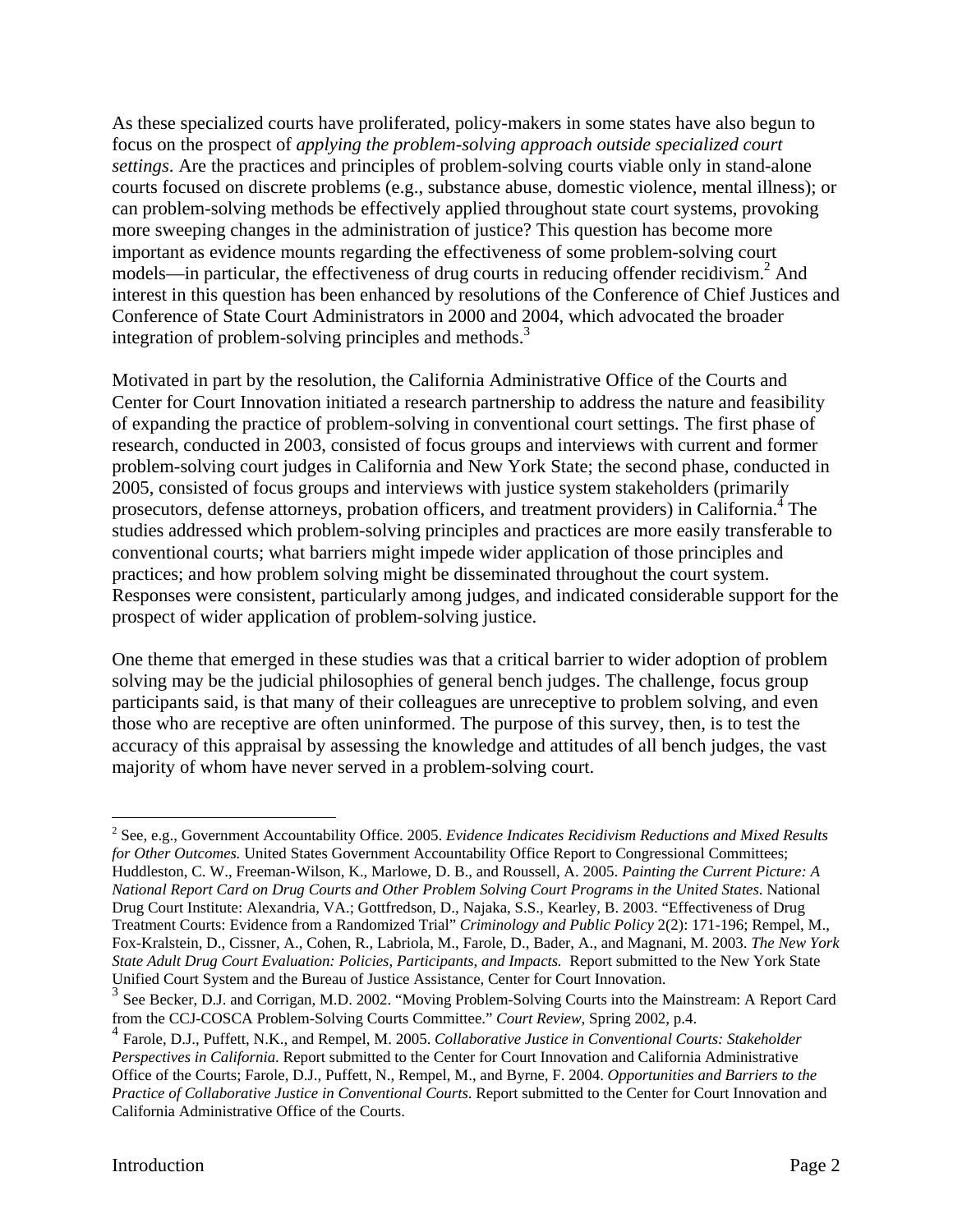## **Methodology**

To determine judges' attitudes and practices regarding problem-solving justice, a nationwide survey was conducted among a representative sample of 1,019 trial court judges, drawn from the 2007 edition of *The American Bench*, the most comprehensive nationwide listing of judges.<sup>5</sup> The sample included judges sitting on the bench of a state trial court of general or of limited or special jurisdiction. The survey was conducted between April and September 2007 and achieved an overall response rate of 50%.<sup>6</sup> The questionnaire, which includes the complete survey results, may be found in Appendix  $B<sup>7</sup>$ 

The results of the entire survey are statistically significant with a margin of error of  $\pm$  3%. For example, if 50% of survey respondents provide a particular answer to a question, we have 95% confidence that the actual population percentage falls between 47% and 53%. Note that the margin of error increases when looking at differences in responses to the same question across subgroups. The margin of error can also vary across specific questions. Throughout this report, differences in findings (e.g., across questions or across subgroups) are discussed only if they are statistically significant.

A key analysis of interest is to examine survey responses based on the type of cases judges most commonly hear (our proxy measure of calendar assignment), since focus group participants emphasized that problem-solving practices may be more appropriate in certain cases and court settings. Judges were presented with a list of ten case types and asked which they most commonly hear in their current assignment. For purposes of analysis, the ten types were placed into one of three broad categories based on distinctions that emerged from the focus groups:

- 1. *Adult criminal*: felony criminal or misdemeanor criminal;
- 2. *Juvenile and Family law*: juvenile (delinquency, status offense), child welfare (protective, custody), family cases (divorce, paternity), and domestic violence protection orders;
- 3. *Other civil*: Housing, probate matters, traffic violations, and other civil matters.

A substantial minority of judges, when answering the relevant survey question, did not identify the most common case type on their docket but merely checked all of the case types that they handle. Therefore, all analyses in the report based on calendar assignment rely solely on the surveys for which we have a measure of most common case type heard (n=751).

#### **Note on Reading Tables**

Percentages may not always add up to 100% because of rounding, the acceptance of multiple answers from respondents, or the exclusion of "unsure" and "refuse to answer" responses from the tables.

<sup>&</sup>lt;sup>5</sup> The survey also included an oversample of 370 judges and subordinate judicial officers in California. Results from these interviews are presented in a separate report.

A detailed methodology may be found in Appendix A.

 $7$  The survey asked four questions about specialized problem-solving courts—level of knowledge of these courts, experience serving on them, and other matters. Although the questions appeared unambiguous and no concerns were raised during pre-test of the survey instrument, it is clear from the responses that many judges misinterpreted the questions' intent (for example, 41% report having presided in a specialized problem-solving court). Consequently, we make no attempt to interpret or draw substantive conclusions from this section of the survey.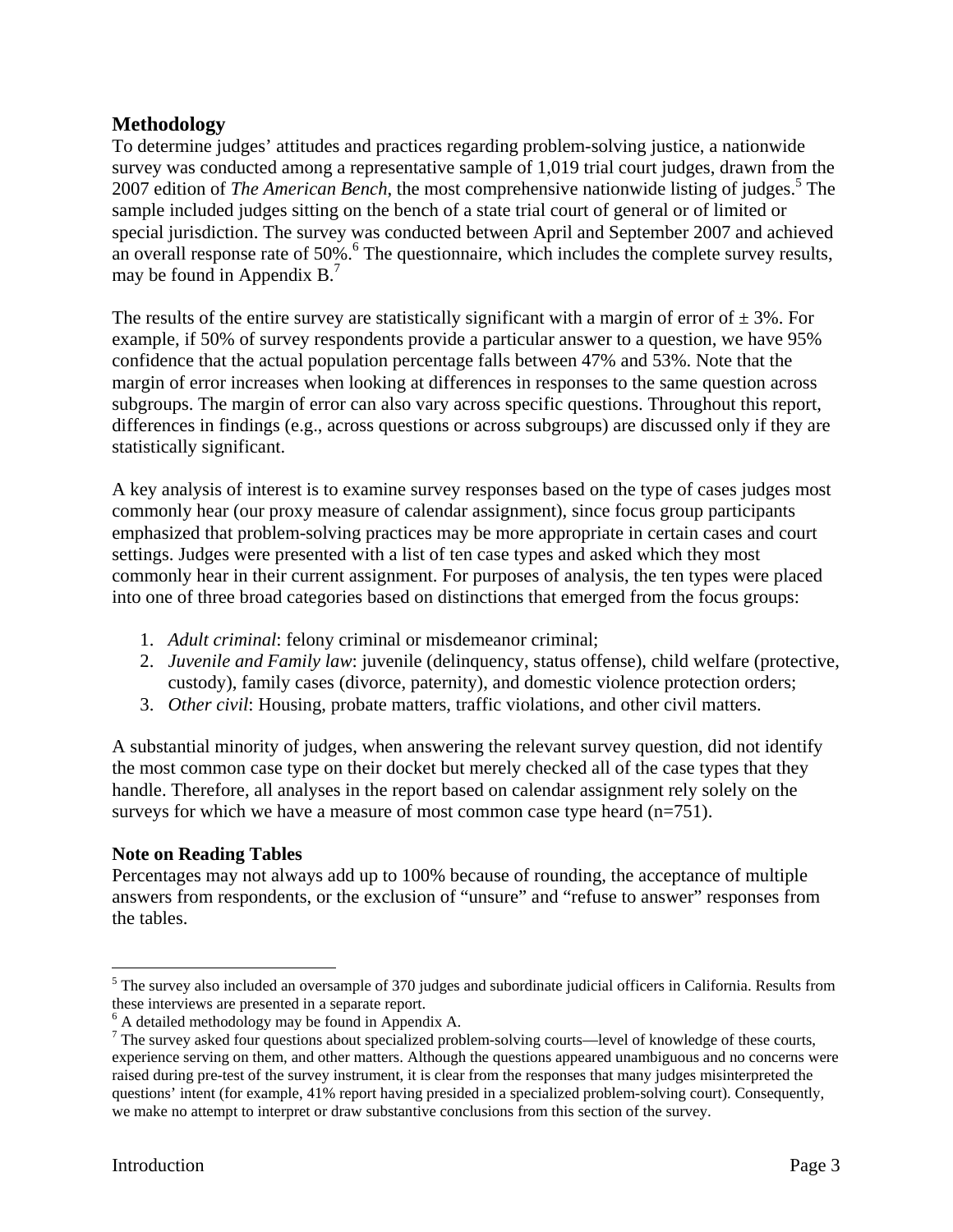# **II. Description of the Survey Sample**

Characteristics of survey respondents are described in Exhibit 1. Available data demonstrates that respondents are representative of the entire trial court judge population with respect to geographic location (U.S. Census Region) and gender.<sup>8</sup> While data is not available to determine how representative the respondent sample is with respect to other characteristics, there is no reason to believe they are in any way unrepresentative.

| Gender                        |          |
|-------------------------------|----------|
| Male                          | 77%      |
| Age (Mean)                    | 57 years |
| Years as Judge                |          |
| Less than 5                   | 22%      |
| $6 - 10$                      | 23%      |
| 11-19                         | 37%      |
| 20 or more                    | 19%      |
| Most Common Case Type         |          |
| Adult criminal                | 58%      |
| Juvenile and family           | 21%      |
| Other civil                   | 21%      |
| Race/Ethnicity                |          |
| White                         | 88%      |
| African-American              | 5%       |
| Hispanic                      | 2%       |
| Other                         | 5%       |
|                               |          |
| Location (U.S. Census Region) | 16%      |
| Northeast                     | 37%      |
| South                         | 26%      |
| Midwest                       | 21%      |
| West                          |          |
| Population of Jurisdiction    |          |
| Less than 50,000              | 19%      |
| 50,000-249,999                | 35%      |
| 250,000-499,999               | 14%      |
| 500,000 or more               | 31%      |
|                               |          |

#### **Exhibit 1: Characteristics of Survey Respondents**

\* Among those with a valid case type measure (n=751).

<sup>&</sup>lt;sup>8</sup> *Geographic location*: 16% of respondents are from the Northeast, which comprised 19% of the overall sample; 37% from the South (35% of sample); 26% from the Midwest (25% of sample); and 21% from the West (21% of sample). *Gender*: 77% of survey respondents are male, which is statistically equivalent to the overall trial court judge population (76% male). (Source: Gender Summary Ratio in *The American Bench*).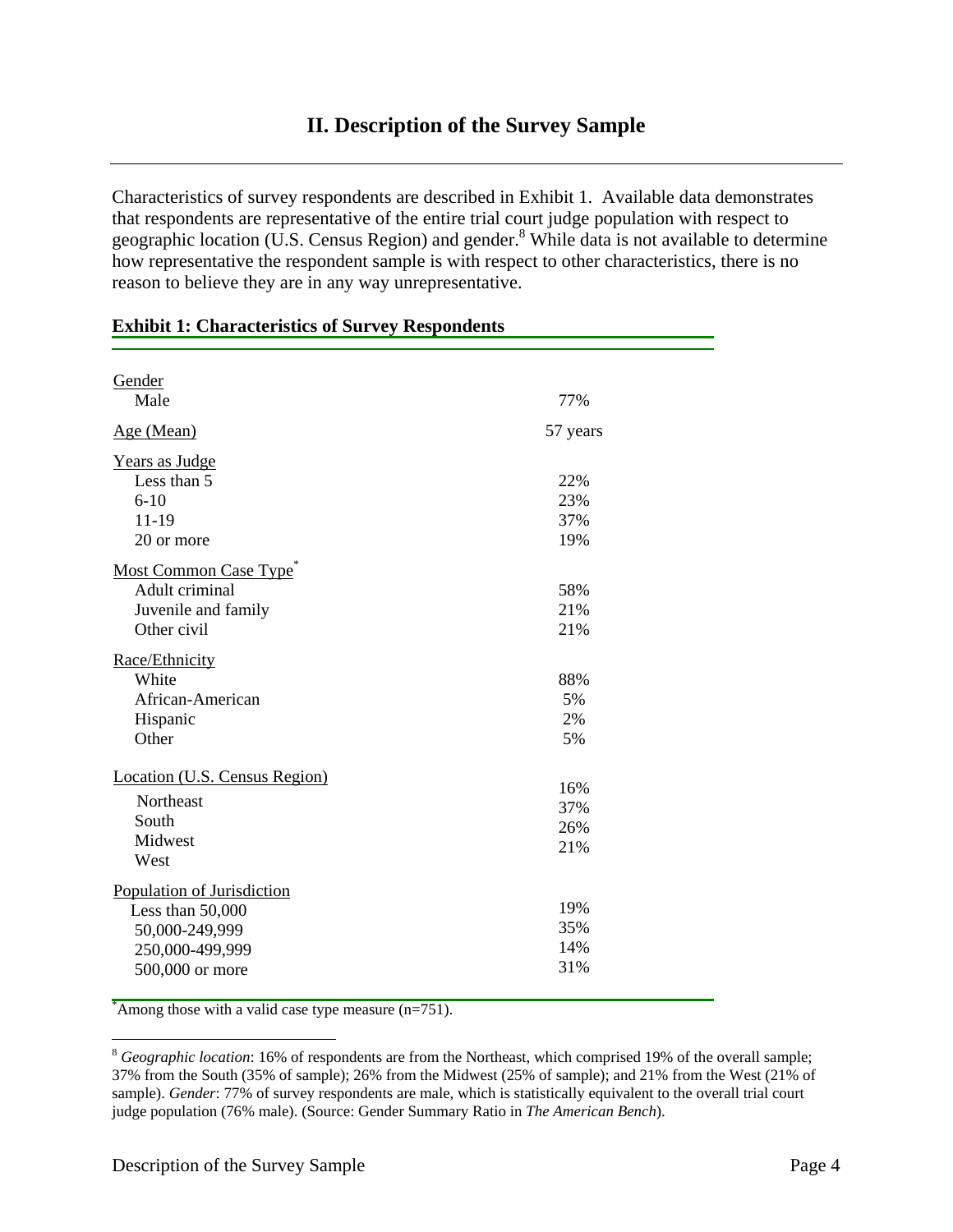Problem-solving entails both a general approach toward judging as well as the application of specific judicial practices. Accordingly, judges were asked a series of questions regarding both their attitudes and practices in order to assess the extent to which they currently embrace a problem-solving orientation.

# **Attitudes Toward Judging**

Judges were asked to rate the importance of several aspects of trial court judging. Not surprisingly, virtually all believe it "very important" to "ensure legal due process" (98%) and "maintain judicial independence" (94%). Of note is emphasis placed on maintaining independence—later findings will show that, for many judges, concern about maintaining the neutrality of the court is viewed as a potential obstacle to more widespread use of problemsolving methods. Most also believe it very important to "render decisions that protect public safety" (63%) [Exhibit 2].

Other principles, including those directly relevant to problem-solving methods, are less likely to be rated "very important." Four in ten (37%) think it very important to "render decisions that assist litigants." Just 17% believe it very important to "adopt a proactive role in case resolutions" and 13% to "obtain community input about the court system" (however, majorities believe each at least "somewhat important.")

|                                                        | <b>Very Important</b> | <b>Somewhat</b><br>Important | Very/Somewhat<br>Important |
|--------------------------------------------------------|-----------------------|------------------------------|----------------------------|
|                                                        |                       |                              |                            |
| Ensure legal due process                               | 98%                   | 1%                           | 99%                        |
| Maintain judicial independence                         | 94%                   | 5%                           | 99%                        |
| Render decisions that protect public safety            | 63%                   | 28%                          | 91%                        |
| Render decisions that assist litigants                 | 37%                   | 43%                          | 80%                        |
| Move cases rapidly to resolution                       | 33%                   | 62%                          | 95%                        |
| Follow case processing timelines                       | 27%                   | 57%                          | 84%                        |
| Adopt a proactive role in crafting case<br>resolutions | 17%                   | 54%                          | 71%                        |
| Obtain community input about the court<br>system       | 13%                   | 54%                          | 67%                        |

#### **Exhibit 2: Importance of Various Aspects of Judging**

**\*** Arranged in order based on percent "very important." Other choices given were "not too important" and "not at all important."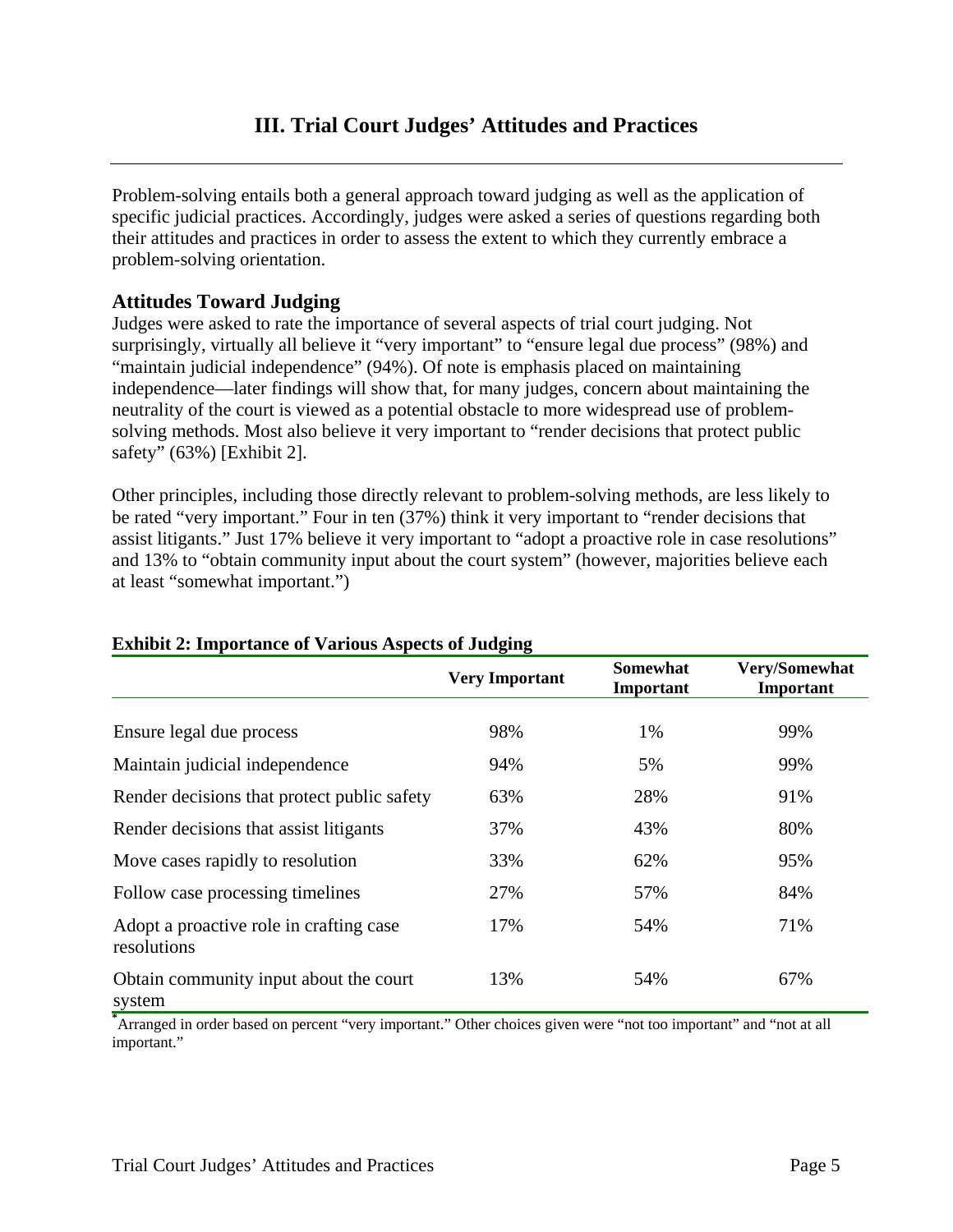Judges were also asked to rate the importance of various factors when deciding cases. "Precedent, when clear and directly relevant" (91% rated it "very important") topped the list, with "common sense" (65%) and "public safety" (50%) also likely to be cited as very important. Other factors were seen as somewhat less important. Nevertheless, 70% of judges believe the individual needs of a litigant are either a "very important" (17%) or "somewhat important" (53%) decision-making factor. Half (53%) also believe the community consequences of a decision are important (although only 7% believe it "very important.") Not surprisingly, most judges do not believe public expectations to be important—only 1% felt it a "very important" decision-making factor and 21% "somewhat important" [Exhibit 3].

|                                                                | <b>Very Important</b> | <b>Somewhat</b><br>Important | Very/Somewhat<br>Important |
|----------------------------------------------------------------|-----------------------|------------------------------|----------------------------|
|                                                                |                       |                              |                            |
| Precedent, when clear and directly relevant                    | 91%                   | 7%                           | 98%                        |
| Common sense                                                   | 65%                   | 32%                          | 97%                        |
| Public safety                                                  | 50%                   | 41%                          | 91%                        |
| The judge's view of justice in the case                        | 28%                   | 48%                          | 76%                        |
| The individual needs or underlying problems of<br>the litigant | 17%                   | 53%                          | 70%                        |
| Expert opinion                                                 | 7%                    | 71%                          | 78%                        |
| The community consequences of a decision                       | 7%                    | 46%                          | 53%                        |
| What the public expects                                        | 1%                    | 21%                          | 22%                        |

#### **Exhibit 3: Importance of Decision Making Factors**

**\*** Arranged in order based on percent "very important." Other choices given were "not too important" and "not at all important."

In problem-solving courts, judges are the final authority on case disposition, but they must also make decisions in collaboration with attorneys, case managers, and others. When asked about the nature of decision-making, a substantial minority (42%) believe that "judges should make decisions with the collaborative input of others," although most (52%) thought that judges "should make decisions on their own" [Exhibit 4].

The findings indicate a lack of consensus among trial court judges as to the appropriateness of collaborative decision-making. This is consistent with themes that emerged in our focus group research, where several participants noted that even some judges who embrace the problemsolving concept may have difficulty accepting changed decision-making roles. Indeed, others have noted that the traditional concept of the judicial role is perceived as a central barrier to the spread of the idea of a more collaborative approach to justice.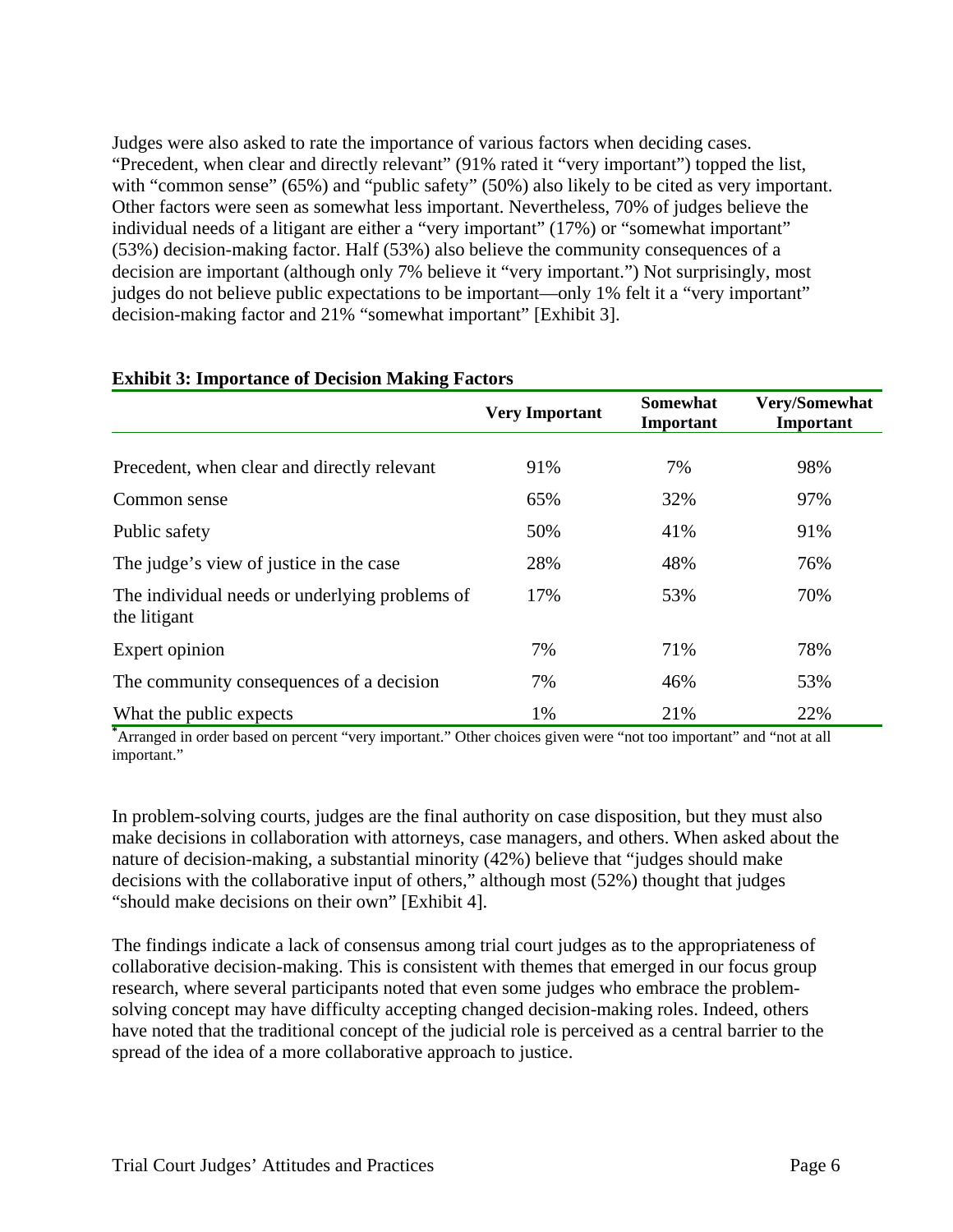

In the focus groups, many judges argued that a preference for punishment over rehabilitation is generally inconsistent or incompatible with a problem-solving approach. (It is worth noting that unlike most problem-solving court models, many domestic violence courts do not view defendant rehabilitation as a central goal of the problem-solving process, concentrating more on the promotion of victim safety and offender accountability.) When asked about the goal of the criminal justice system, judges were far more likely to believe that the "more important" goal is "to treat and rehabilitate offenders" (58%) rather than "to punish offenders" (33% cited this as more important) [Exhibit 5]. Note that, although punishment and rehabilitation are not necessarily incompatible goals, judges were posed with a "forced choice" question—they were asked to choose one response to indicate which is more important. The findings should not be interpreted to mean that respondents choosing rehabilitation as more important place no value on punishment, or vice-versa. The results do, however, demonstrate a general preference for rehabilitation- over punishment-based approaches in criminal cases.

Judges in juvenile and family assignments (69%) are more likely than those in adult criminal (57%) and other civil (50%) to choose treatment and rehabilitation as more important.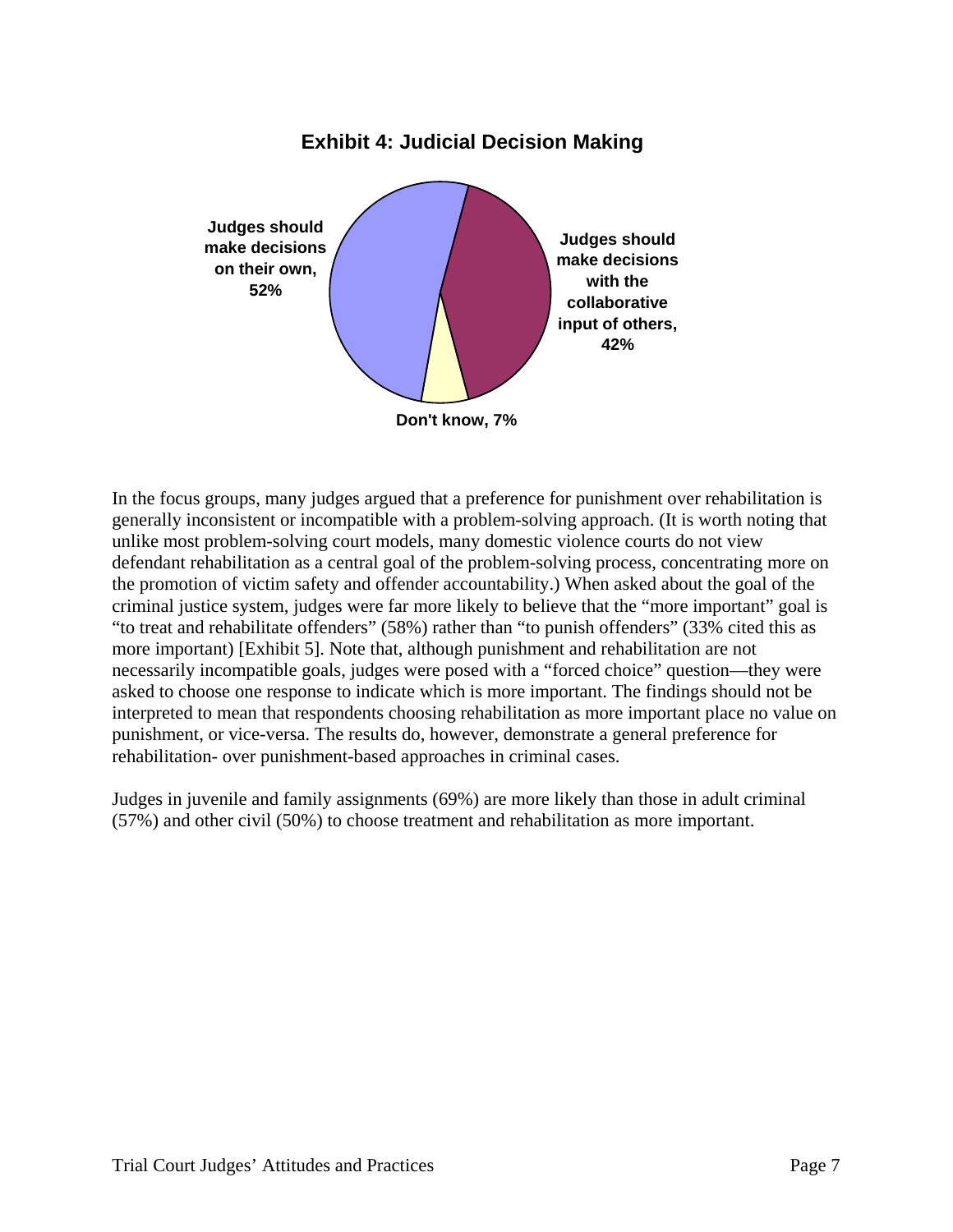

# **Exhibit 5: More Important Goal of Criminal Justice System**

To summarize, the survey findings challenge the notion, expressed by focus group participants, that there is widespread philosophical opposition to problem-solving approaches to judging. The majority believe it at least somewhat important to consider the individual needs of litigants when making decisions. Most also generally favor a rehabilitation- rather than punishment-based orientation for the criminal justice system, and many (although not most) indicate a preference for collaborative decision-making. The general orientation of many judges is consistent with, or at least not in opposition to, key principles of problem-solving justice. Later findings will lend further support to this conclusion.

# **Problem-Solving Practices**

In addition to assessing judges' attitudes, the survey also asked judges how often they currently engage in a variety of specific practices common in most problem-solving court models.

Four in ten (42%) report that, during the past year, they "often" (defined in the survey as in 40%) or more cases) "followed the recommendation of a treatment agency staff member when making a decision in a case." One in three say they "based a decision on information about the individual needs or problems of a litigant" (33%), "offered verbal praise to a litigant for complying with a court mandate" (33%), "ordered a litigant to drug or mental health treatment when not required to by statute" (32%), "posed questions directly to litigants in court" (32%), and "set regular incourt review dates to monitor a litigant's compliance with a court mandate" (31%) [Exhibit 6]. Fewer report often having "sanctioned a litigant short of imposing a final sentence or outcome for failure to comply with a court mandate" (20%) or "proposed a case disposition or sentence not offered by the attorneys of record" (11%) [Exhibit 6].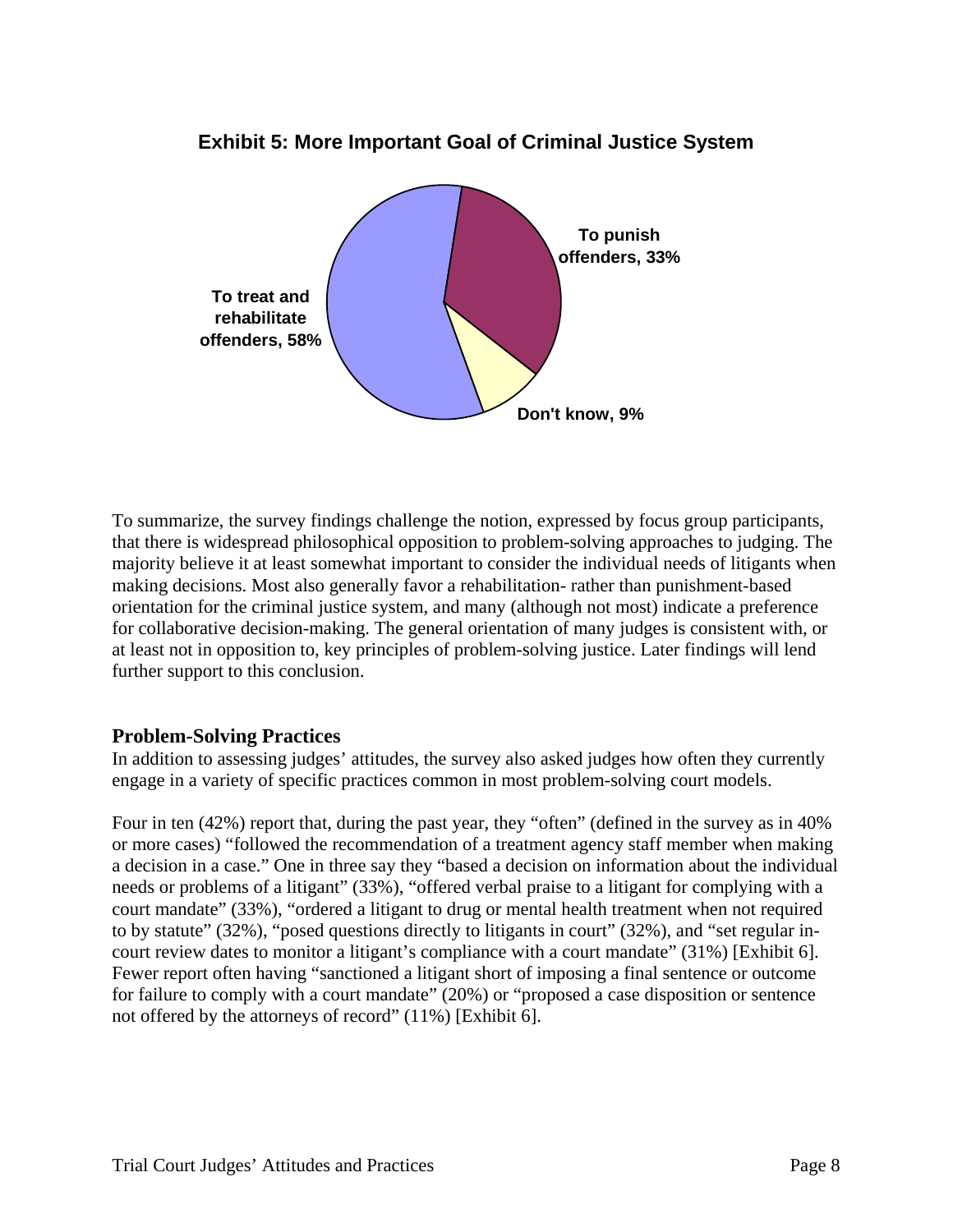|  | <b>Exhibit 6: Current Judging Practices</b> |  |  |  |
|--|---------------------------------------------|--|--|--|
|--|---------------------------------------------|--|--|--|

| <b>Practice</b>                                                                                                   | Percent "Often"* |
|-------------------------------------------------------------------------------------------------------------------|------------------|
| Followed the recommendation of a treatment agency staff<br>member in making a decision in a case                  | 42%              |
| Based a decision on information about the individual needs or<br>problems of a litigant                           | 33%              |
| Offered verbal praise to a litigant for complying with a court<br>mandate                                         | 33%              |
| Ordered a litigant to drug or mental health treatment when not<br>required to by statute                          | 32%              |
| Posed questions directly to a litigant in court                                                                   | 32%              |
| Set regular in-court review dates to monitor a litigant's<br>compliance with a court mandate                      | 31%              |
| Sanctioned a litigant short of imposing a final sentence or<br>outcome for failure to comply with a court mandate | 20%              |
| Proposed a case disposition or sentence not offered by the<br>attorneys of record                                 | 11%              |

**\*** "Often" was defined in the survey as 40% or more of cases. Other response options included "sometimes (10- 39%)," "rarely (1-9%)," and "never (0%)."

In general, judges in juvenile and family and adult criminal assignments are far more likely than those in civil assignments to employ most of the practices "often" [Exhibit 7, note that it includes only those practices in which there are significant differences across assignments]. Not surprisingly, judges hearing adult criminal cases are more likely than others to often order drug or mental health treatment and to sanction litigants—practices most suitable in a criminal court context. Judges in juvenile and family assignments are especially likely to report having posed questions directly to litigants and having offered verbal praise.

It may appear that the percentages of judges indicating that they "often" engage in various problem-solving practices are high. This may be due, in part, to survey respondents' inclination to provide socially-desirable responses. However, the findings are also consistent with themes that emerged in the focus groups. Participants in several focus groups commented that many problem-solving practices are already applied on general court calendars, albeit informally and unsystematically: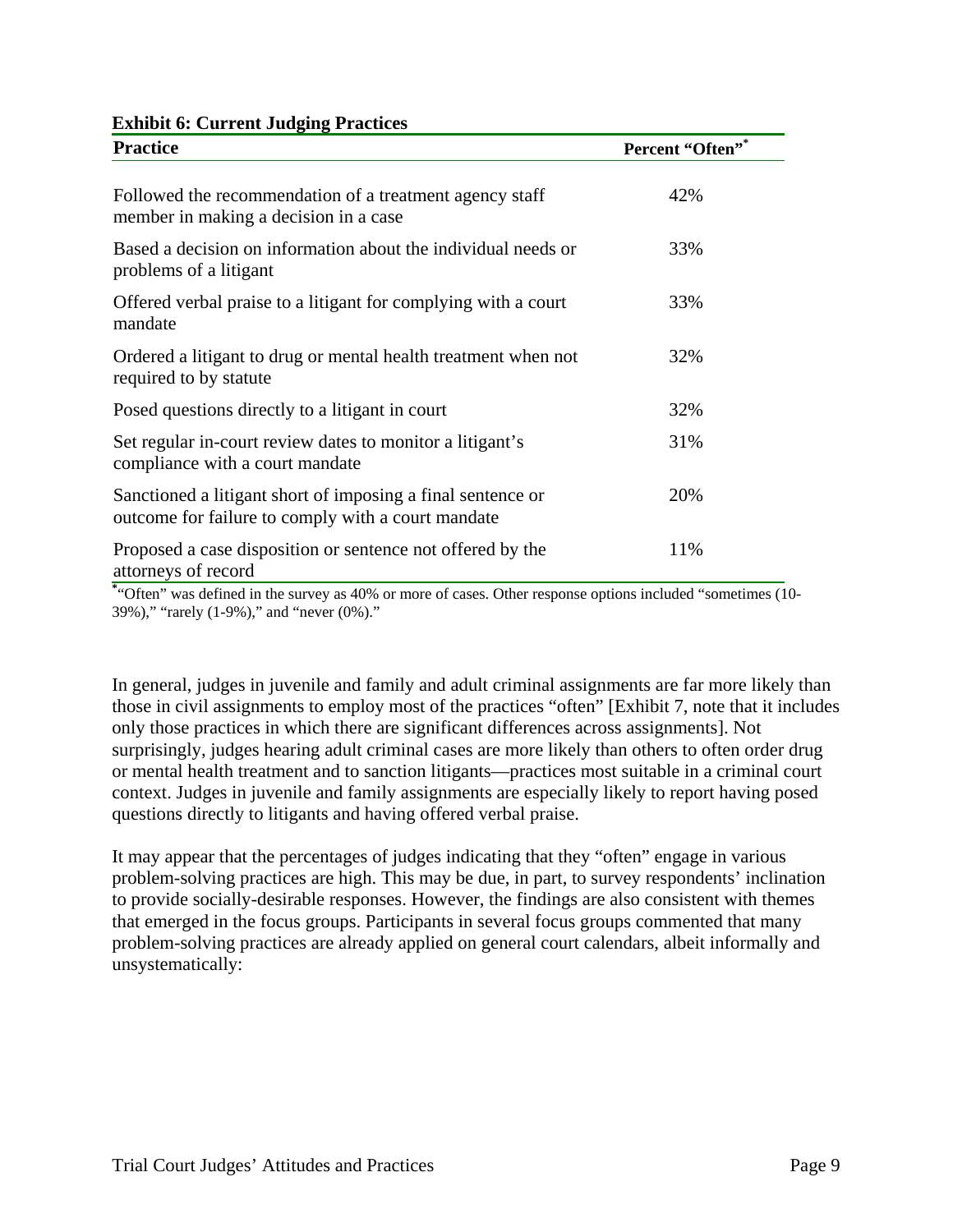| ------                                             | ~, ~.,                | $\sim$                 |                    |
|----------------------------------------------------|-----------------------|------------------------|--------------------|
|                                                    | <b>Adult Criminal</b> | <b>Juvenile/Family</b> | <b>Other Civil</b> |
|                                                    |                       |                        |                    |
| Ordered treatment                                  | 39%                   | 33%                    | 14%                |
| Sanctioned litigant                                | 21%                   | 14%                    | 14%                |
| Based decisions on individual needs<br>of litigant | 40%                   | 44%                    | 18%                |
| Followed treatment recommendation                  | 46%                   | 50%                    | 29%                |
| Posed questions directly to litigant               | 30%                   | 41%                    | 32%                |
| Offered verbal praise                              | 30%                   | 40%                    | 21%                |
|                                                    |                       |                        |                    |

# **Exhibit 7: Current Judging Practices, by Calendar Assignment (Percent "Often")**

**\*** Exhibit includes only those practices on which there are statistically significant differences across type of case most often heard. The item wording in this exhibit is abbreviated—the exact wording can be found in Exhibit 6.

The judges are already doing this [problem-solving], but they don't have uniformity, they don't have resource organization … so the courts are doing this in a patchwork way.

Some courts simply make … treatment plans[s] informally, make treatment plans a part of the conditions of probation, and schedule regular court reviews so that they're overseeing it … The treatment process is very informal … It's just the judges' way of doing business … I think that in mainstream courts informally much of this is going on.<sup>9</sup>

Indeed, use of practices common in problem-solving court models does appear limited. Judges, on average, report "often" engaging in just more than two (mean=2.4) of the eight practices about which they were asked. Just one in four (27%) often engage in four or more of the practices, and one in five (20%) do not often engage in any. In other words, consistent with themes that emerged in our focus groups, many judges currently use problem-solving practices, but in a limited and piecemeal fashion. Nevertheless, at least to some extent, most judges currently engage in practices commonly employed in problem-solving court models.

<u>.</u>

 $<sup>9</sup>$  Farole et al. 2005, p.11.</sup>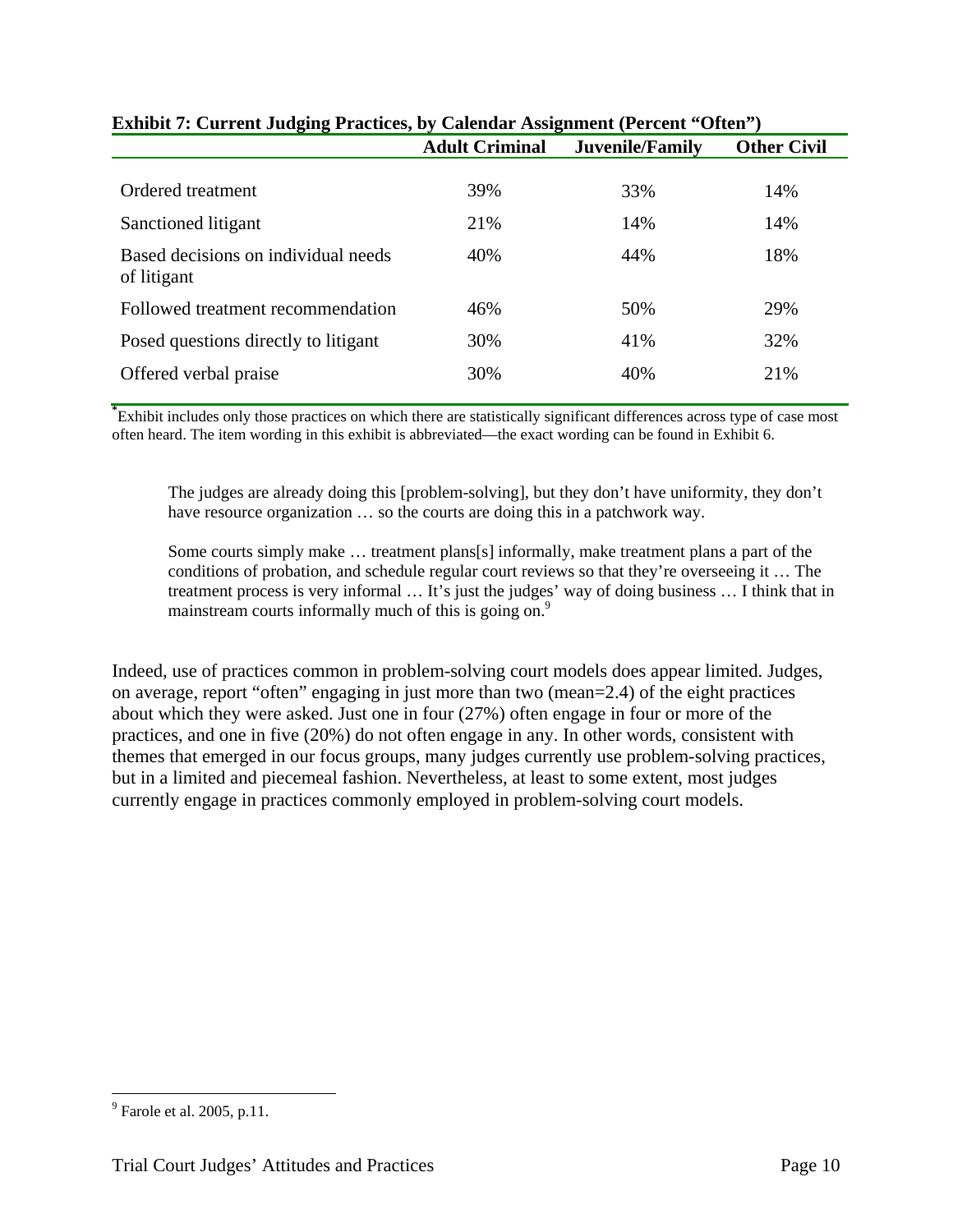After being asked about attitudes and specific practices they engage in on the bench, judges were then asked a series of general questions about problem-solving methods of judging. To ensure a common understanding, the following definition of "problem-solving" was provided in the survey:

Methods of judging that aim to address the underlying problems that bring litigants to court. Such methods could include the integration of treatment or other services with judicial case processing, ongoing judicial monitoring, and a collaborative, less adversarial court process.

The findings indicate strong support for problem-solving, as defined above, among trial court judges. Three in four (75%) either "strongly approve" (39%) or "somewhat approve" (36%) of using problem-solving methods in their current assignment. By contrast, only 10% expressed disapproval of using these methods (6% "somewhat disapprove" and 4% "strongly disapprove") [Exhibit 8]. Judges in civil assignments (69%) are slightly less likely than those in juvenile and family (78%) and adult criminal (73%) assignments to "strongly approve" or "somewhat approve" such methods in their current assignment [Exhibit 9]. Nevertheless, large majorities in all calendar assignments indicate support for problem-solving approaches.

In the focus groups, several participants suggested that judges newer to the bench would be more receptive to problem-solving methods. However, the survey findings reveal that tenure on the bench is not significantly correlated with approval of problem-solving methods [Exhibit 10]. Judges newer to the bench approve problem-solving methods at slightly higher levels, but overall, support for the principles of problem-solving is widespread among all judges, both more and less senior.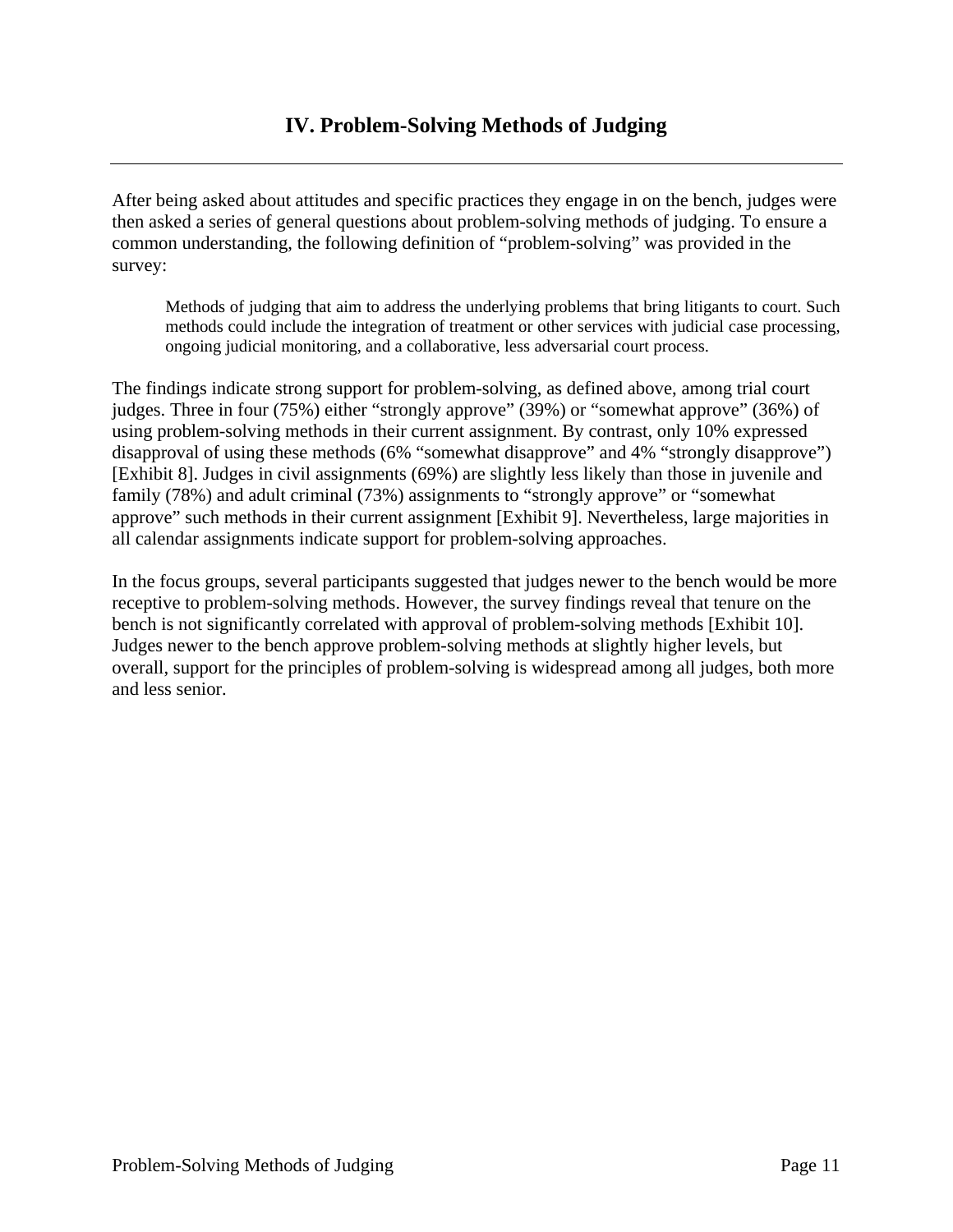

# **Exhibit 8: Approval of Applying Problem-Solving Methods in Current Assignment**

**Exhibit 9: Approval of Problem-Solving Methods, by Calendar Assignment**

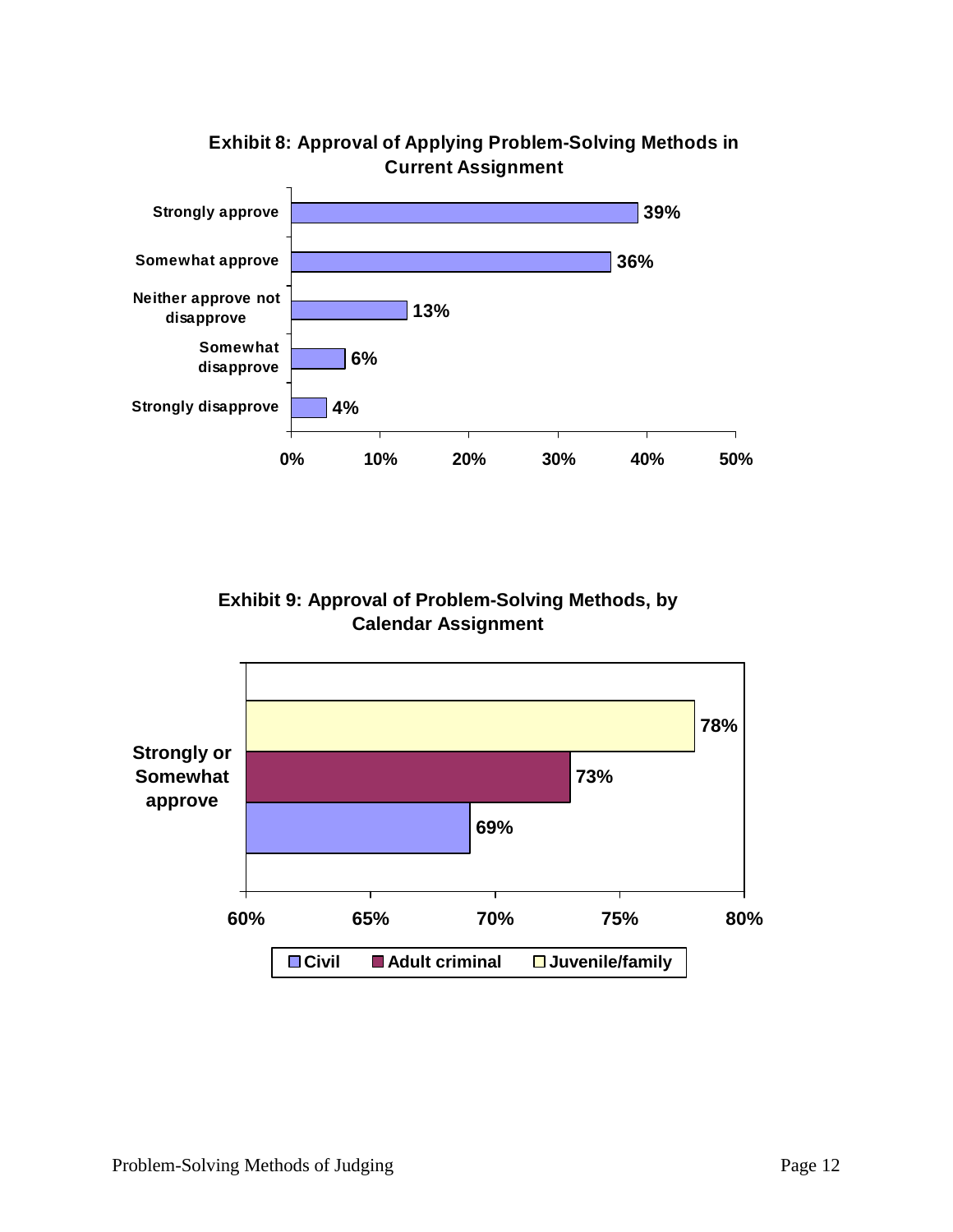

# **Exhibit 10: Approval of Problem-Solving Methods, by Years on Bench**

There appears to be not only a high level of support for problem-solving methods, in principle, but also a belief among many bench judges that they currently employ such methods. Nearly seven in ten (69%) say that "problem-solving," as defined in the survey, describes their current judging practice either "very well" (22%) or "somewhat well" (47%) [Exhibit 11]. This should be understood in light of findings, presented earlier, that a large percentage of trial court judges report engaging in at least some of the specific practices common in problem-solving court models. Note that judges who believe problem-solving describes their current practice either "very well" or "somewhat well" report, on average, "often" engaging in about three (mean=2.7) of the eight practices; those who believe it describes their practice "not too well" or "not at all well" report often engaging in less than two (mean=1.5) of the specific practices.

Judges hearing juvenile and family cases are more likely than others to believe problem-solving describes their judging practice "very well" or "somewhat well" (75%, compared to 65% for adult criminal and 64% for civil) [Exhibit 12]. This finding is understandable since, as focus group participants recognized, the rules in these court settings already encourage problemsolving court practices (the "best interests of the child") and provide the enhanced flexibility needed to adopt individualized decision-making approaches:

The rules [in juvenile court] are already kind of written to incorporate a lot of [problem-solving court practices]. There is already a rule that says it shall be non-adversarial to the maximum extent possible … [and] that says the well-being of the child, the minor, treatment needs and all of those take precedence over any issue.

The family court judge traditionally has enormous amounts of discretion, particularly when it comes to custody issues of children.<sup>10</sup>

<sup>10</sup> Farole et al. 2004, p. 32.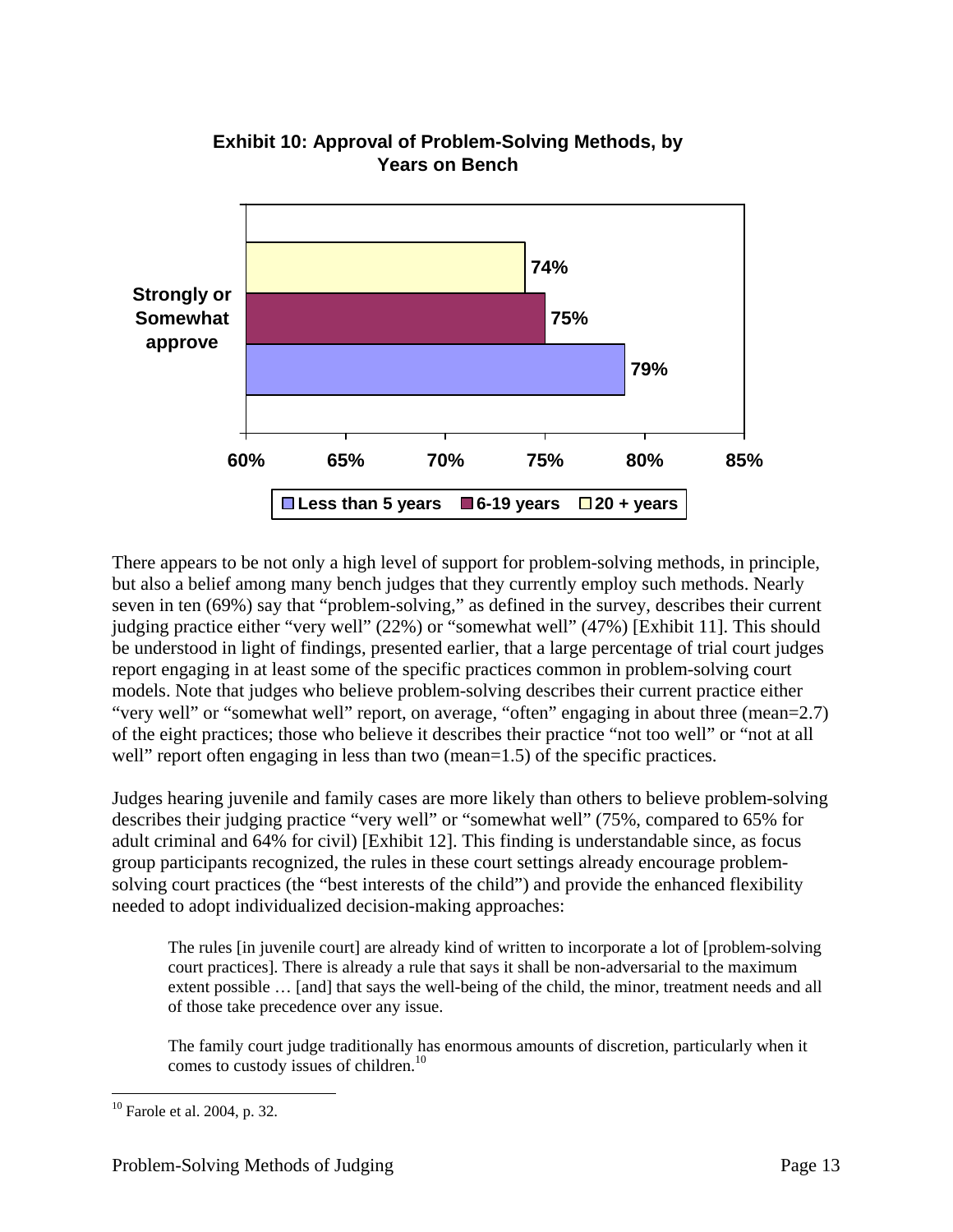

**Exhibit 12: Problem-Solving Describes Current Approach, by Calendar Assignment**

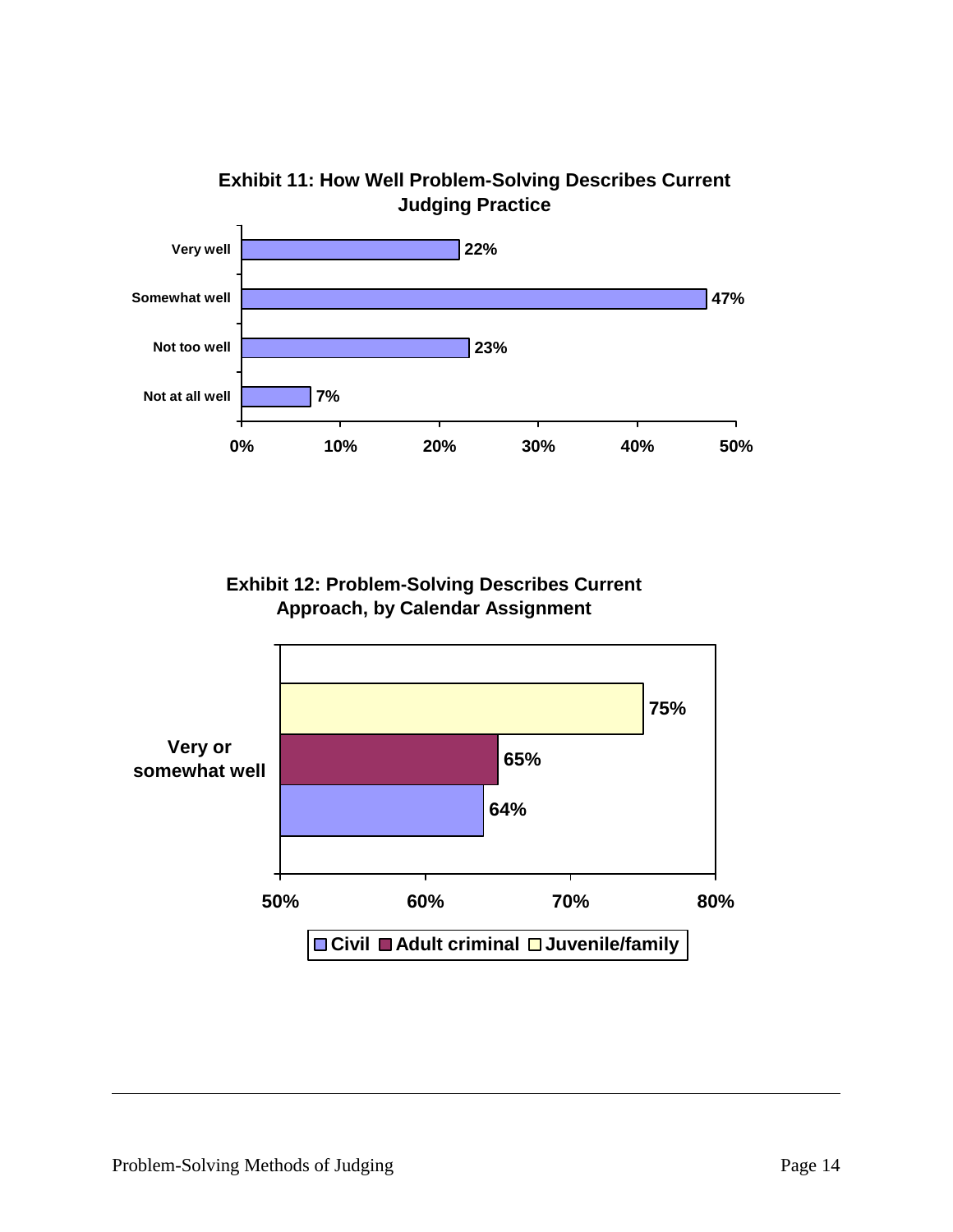When asked which types of cases would be appropriate for problem-solving methods, judges tended to cite broad categories.<sup>11</sup> Most commonly cited were family cases (50%). Criminal (41%) and civil (23%) were also among the most often mentioned. Note that 15% indicated that either most or all types of cases were appropriate for problem-solving approaches. By contrast, less than 1% said no type is appropriate.

Judges were also asked which case types are inappropriate for problem-solving approaches. Similar broad categories were mentioned. Civil cases (20%) were the most commonly cited category. One in ten (11%) mentioned criminal cases (broadly) as inappropriate and another 9% specified that only serious and/or violent criminal cases were not suitable for problem-solving approaches. One in five judges (20%) felt there is no category of cases unsuitable to these methods.

The fact that similar categories were cited as both appropriate and inappropriate for problemsolving approaches suggests that many judges distinguish among cases within these broad categories. For example, focus group participants noted that many judges would support problem-solving methods in less serious criminal cases but believe them inappropriate when faced with serious or violent felonies. Other participants distinguished plea bargains (in criminal cases) or settlement negotiations (in civil cases) from cases at the trial stage—problem-solving approaches are suitable for the former but not the latter. While the survey findings are not conclusive in this regard—many respondents did not answer the open-ended questions with a sufficient level of specificity—they are consistent with the explanations that emerged in our focus groups.

Since some calendar assignments were viewed as more amenable than others to problem-solving, judges were also asked how willing they would be to consider using problem-solving methods on an assignment other than their current assignment. Here, too, the findings indicate considerable receptivity to problem-solving methods: 86% are either "very willing" (38%) or "somewhat willing" (48%) to consider using such methods on a different assignment. Only one in ten (11%) indicated an unwillingness to do so (9% "not too willing" and 2% "not at all willing") [Exhibit 13].

Large majorities of judges in adult criminal, juvenile and family and other civil assignments say they would consider using these methods. The fact that judges on all calendar assignments are willing to consider problem-solving methods in other assignments suggests that, for some, it may be their current caseload, rather than a broad philosophical opposition to problem-solving, that tempers support for problem-solving in their *current* assignment. This is particularly the case for judges in civil assignments. They are somewhat less likely than other judges to approve of using problem-solving methods in their current assignment (see Exhibit 9) yet are no less likely to consider such approaches in other assignments. Recall that civil cases were often cited as inappropriate for problem-solving approaches. In other words, there appears to be little opposition to problem-solving methods per se among judges in civil assignments, but some concern about how appropriate it is to use them in cases they currently hear. Later findings will lend further support to this conclusion.

<sup>&</sup>lt;sup>11</sup> The questions about case types were open-ended—respondents were allowed to answer in their own words rather than choosing from preset categories.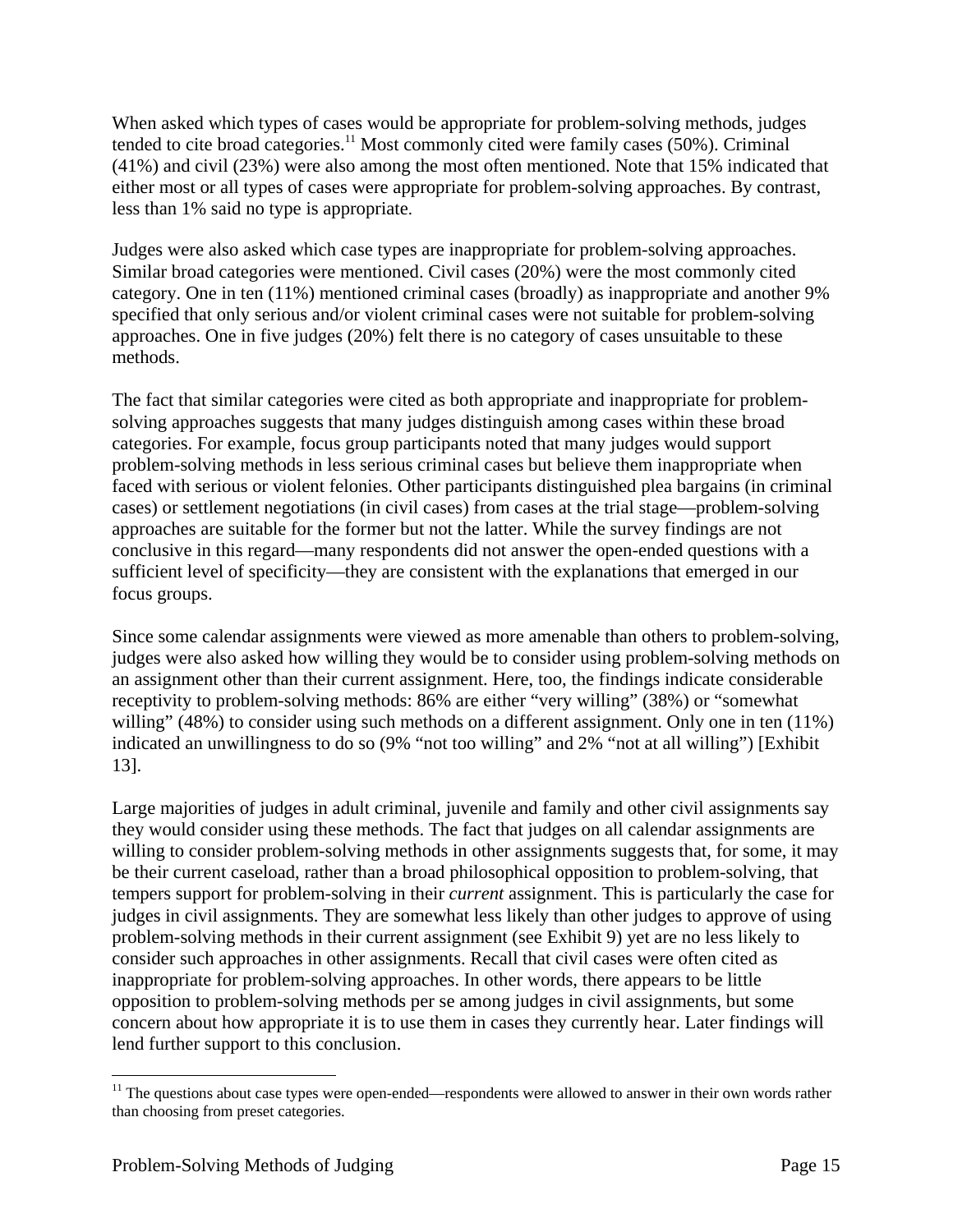

**Exhibit 13: Willingness to Consider Problem-Solving Methods in Different Assignment**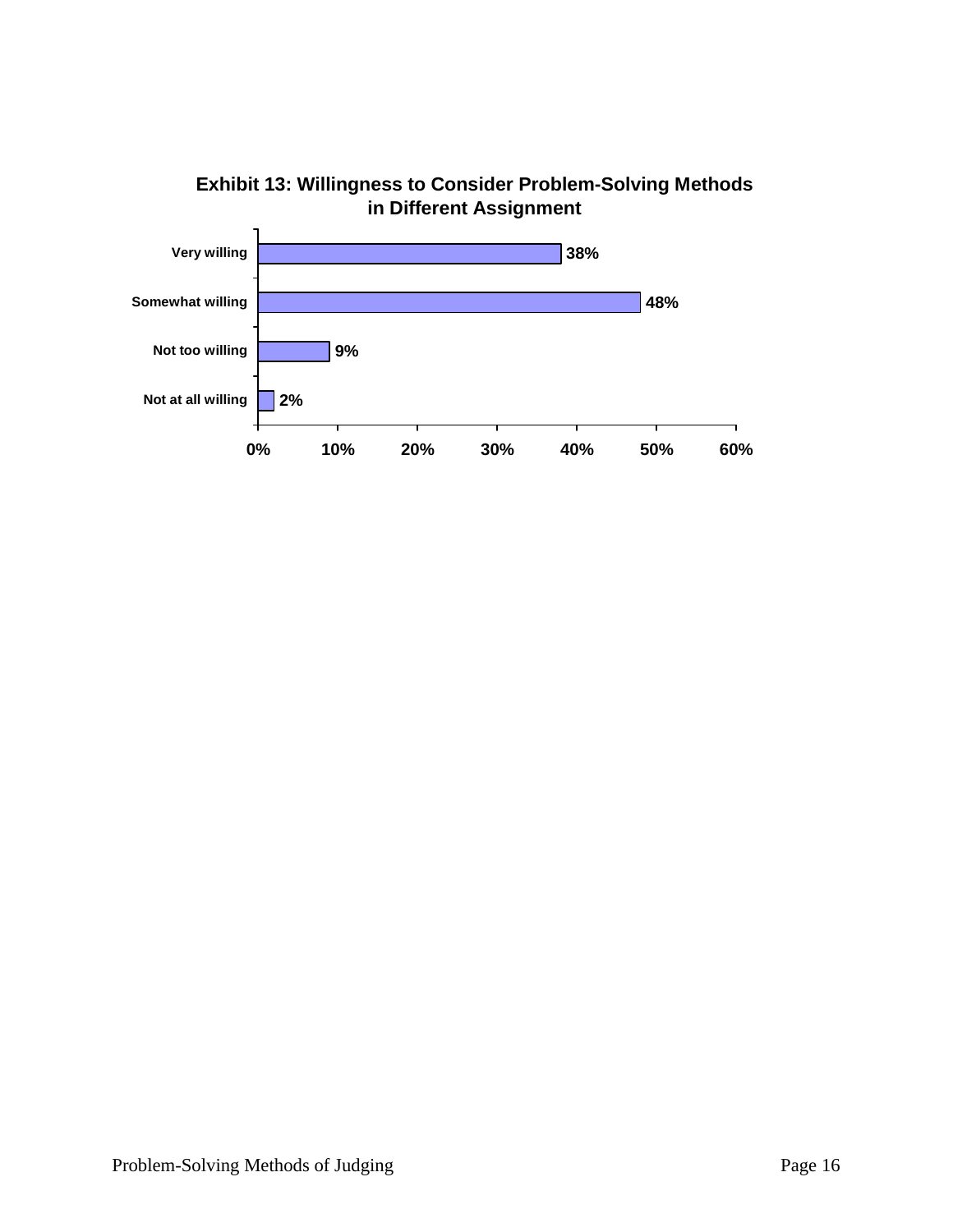# **V. Potential Obstacles to the Use of Problem-Solving Methods**

In the focus group research, judges and other stakeholders identified a number of obstacles to the more widespread use of problem-solving methods in conventional court settings. Many of these potential obstacles were presented in the survey, and judges were asked to identify which apply to them in their current assignment. The most commonly cited barrier, by far, is a "lack of support staff or services"—half (51%) agreed that this is a barrier to the more widespread use of problem-solving methods. Other often-cited barriers included "heavy caseloads" (29%), the possibility that "problem-solving compromises the neutrality of the court" (25%) (recall that earlier findings show judges place a great deal of emphasis on maintaining neutrality), "need [for] additional knowledge or skills" (24%), and the fact that "cases on my calendar are not appropriate for problem-solving" (19%). One in five (18%) judges felt that none of the obstacles apply [Exhibit 14].

The findings provide important insights as to what are, and are not, perceived as significant obstacles to the more widespread use of problem-solving methods, as well as in which court settings those methods might be most appropriate.

| <b>Obstacle</b>                                                  | <b>Percent Citing as Obstacle</b> |
|------------------------------------------------------------------|-----------------------------------|
| Lack of support staff or services                                | 51%                               |
| Heavy caseloads                                                  | 29%                               |
| Problem-solving compromises the neutrality of the court          | 25%                               |
| Need additional knowledge or skills                              | 24%                               |
| Cases on my calendar are not appropriate for problem-<br>solving | 19%                               |
| Problem-solving methods are soft on crime                        | 7%                                |
| Attorneys would oppose it                                        | 6%                                |
| Problem-solving methods are not effective                        | 6%                                |
| I do not agree with problem-solving methods                      | 4%                                |
| My colleagues on the bench would oppose it                       | 4%                                |
| None of these                                                    | 18%                               |

#### **Exhibit 14: Obstacles to More Widespread Use of Problem-Solving Methods**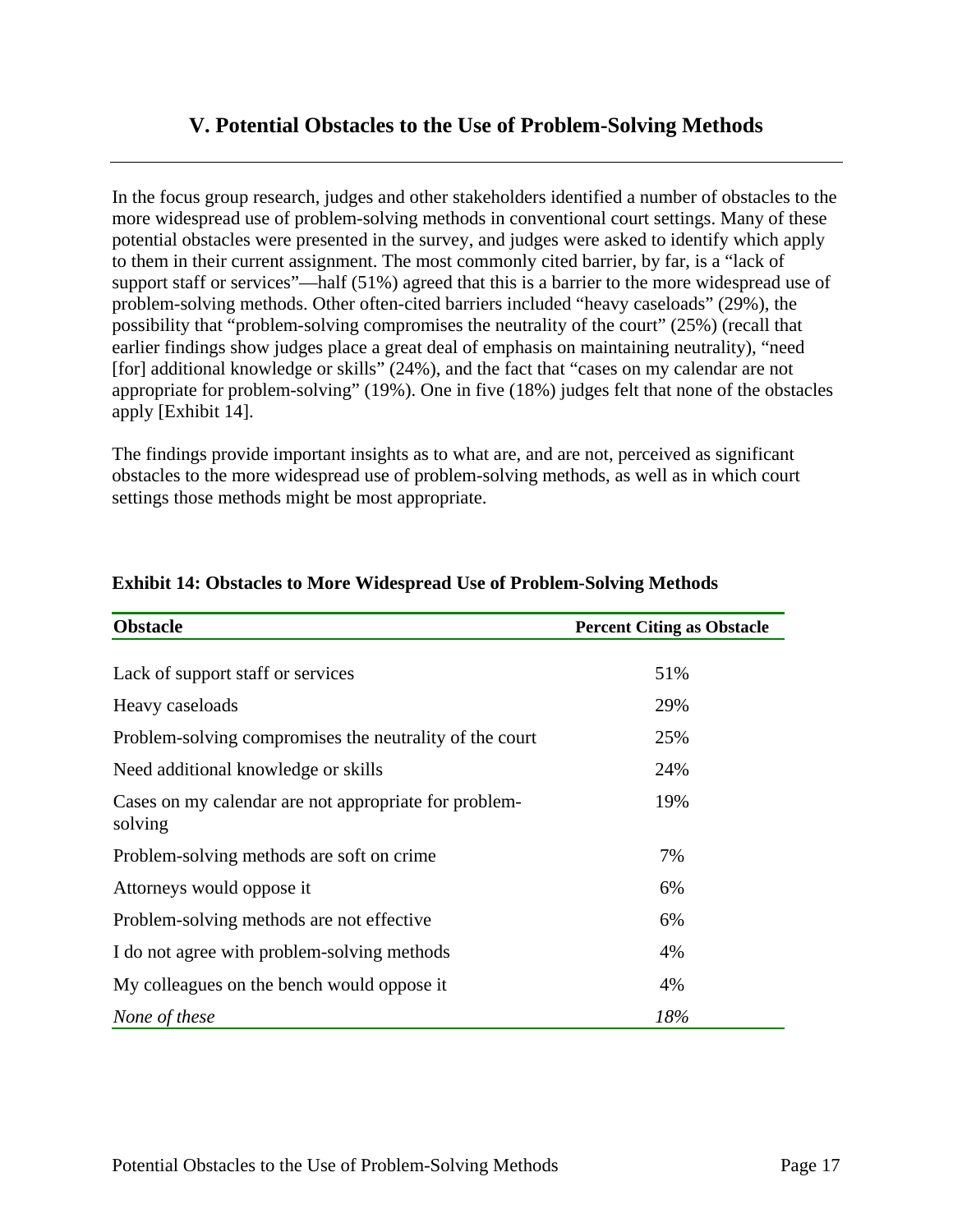#### **Limited Resources**

The emphasis placed on lack of support staff and heavy caseloads in conventional courts echo a prominent theme from the focus group research, as exemplified by one participant's comment:

When you leave treatment court ... you don't have time for the individualized attention to each defendant, you don't have access to the wide array of services, [and] you are under a great deal of pressure to move cases. … In some places … the concern is not what are you doing for the defendant, but what are you doing about reducing your caseload, and you don't have the same kind of pressure in drug courts or [other] problem-solving courts …[in conventional courts] you don't have all the resources and all the benefits that the problem-solving courts have.<sup>12</sup>

In our focus groups, participants offered various suggestions about how judges might overcome, or at least deal with, problems raised by limited resources and caseload pressures. One possibility is to obtain additional resources; perhaps by borrowing resources from existing specialized courts or creating central structures within each court building that would provide resources for all defendants. Others suggested a "triage" approach that selects only those cases most in need of or most likely to benefit from a problem-solving approach:

If you try and apply [problem-solving approaches] to all the cases in a particular category, you will run out of time ... So you have to be able to decide what sort of cases you are going to concentrate on and be able to take that smaller number and give it the increased attention that is there. $^{13}$ 

#### **(In)appropriate Cases**

The findings suggest juvenile and family assignments hold particular promise for the more widespread adoption of problem-solving practices. Judges in juvenile and family assignments who are more likely to approve of problem-solving methods for the cases they hear and also are more likely to say problem-solving describes their current judging practice—are less likely to cite the inappropriateness of using problem-solving methods as an obstacle than those in adult criminal and civil assignments (11% for juvenile and family court judges compared to 22% for both judges in adult criminal and civil assignments).

#### **Opposition to Problem-Solving Methods**

Only 4% say that not supporting problem-solving methods is a reason they have not used them more often, lending further support to the conclusion that most judges do not have a broad philosophical opposition to problem-solving approaches.

#### **Punishment-Based Approaches in Criminal Cases**

Earlier findings showed that a substantial minority of judges (33%) identified punishing offenders as a "more important" goal of the criminal justice system than treating and rehabilitating offenders. However, the vast majority of judges believe that a preference for punishment-based approaches in criminal cases is not an obstacle to more widespread use of problem-solving practices. Only 7% cited the belief that problem-solving methods are "soft on crime" as an obstacle. Even among those judges who identified punishment as a more important

<sup>&</sup>lt;sup>12</sup> Farole et al. 2004, p. 37.

<sup>13</sup> Farole et al. 2004, p. 48.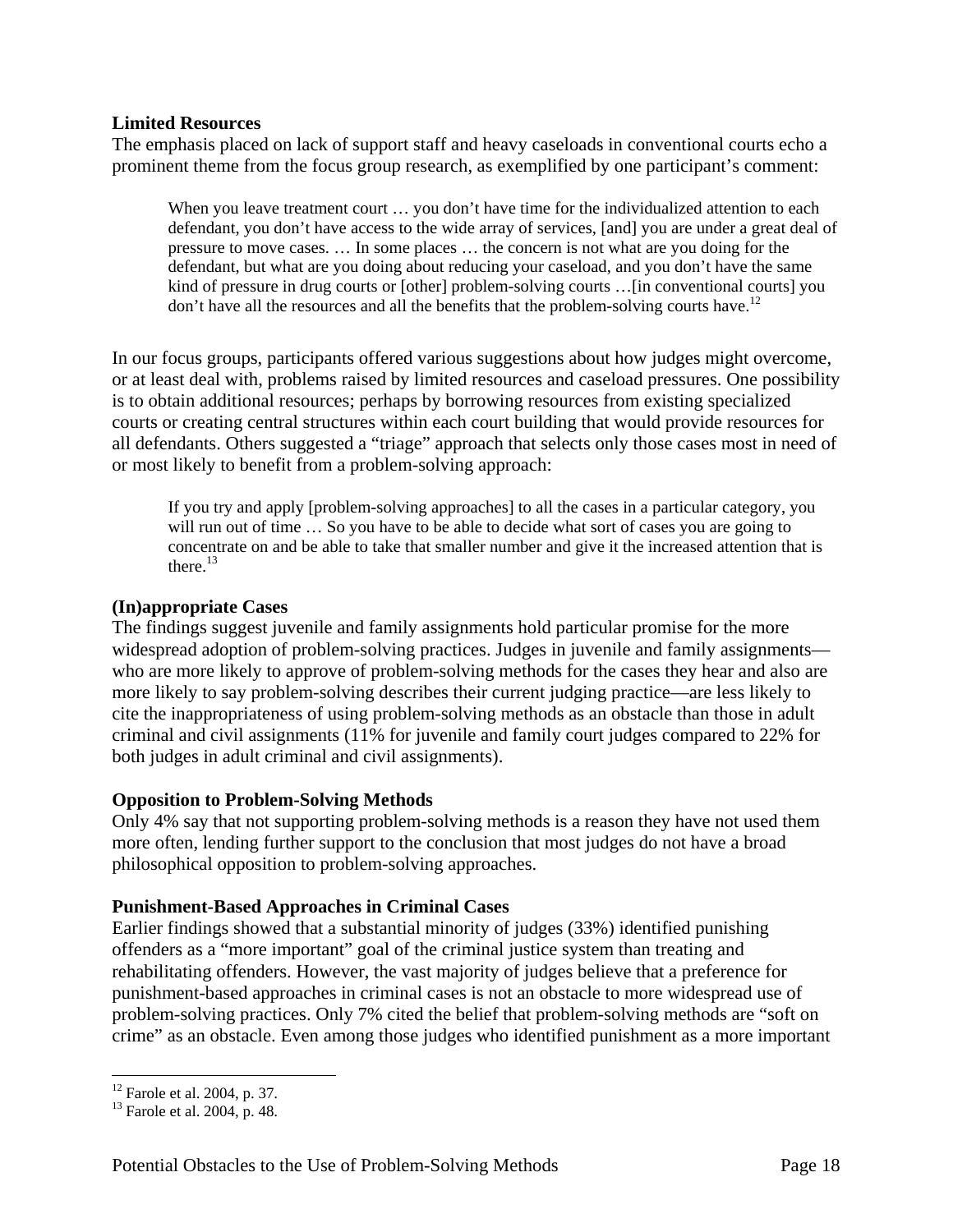goal than treatment and rehabilitation, just 12% cited the belief as an obstacle. Judges do not appear to believe problem-solving justice is incompatible with the need to punish criminal offenders.

#### **Training and Education**

One of the most commonly cited obstacles to the greater use of problem-solving methods is the need for additional knowledge and skills. Judges were asked about their willingness to learn more about various topic areas relevant to problem-solving practice in many contexts. Substantial majorities express interest in learning more about these topics. Fully 86% are "very interested" or "somewhat interested" in learning more about mental illness and treatment, 85% about substance abuse and addiction, and 79% about domestic violence [Exhibit 15].

Judges were also asked how often they attended training or education seminars on these issues. Large majorities report, within the past three years, having attended a seminar or judicial education program on substance abuse and addiction (72%), domestic violence (69%), and mental health (55%). Certainly, these self-reported percentages appear high. We suspect that some judges who responded in the affirmative attended relatively short sessions as part of continuing judicial education or similar programs, rather than more intensive programs or seminars devoted solely to the topics.



# **Exhibit 15: Interest in Learning More about Topics**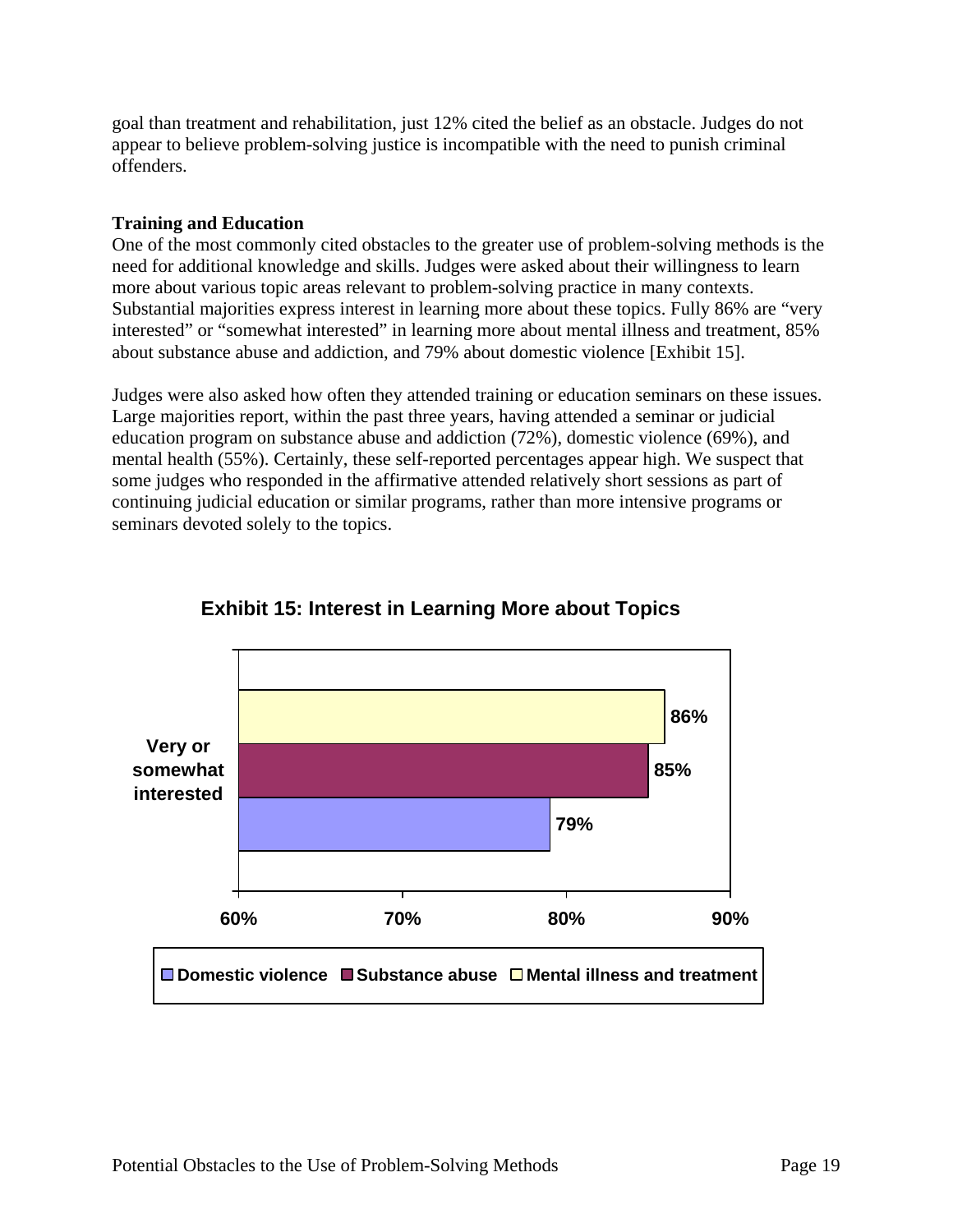# **VI. Conclusions**

The survey offers encouraging news for those interested in integrating problem-solving methods in more traditional court settings in an effort to improve the quality of justice. The picture that emerges is one of broad support for problem-solving methods by trial court judges throughout the country. Large majorities express support for problem-solving approaches and a willingness to consider applying them in various calendar assignments. Indeed, there is even a belief among many judges that they currently employ such an approach; the vast majority report that in at least some of their current cases, they engage in activities common in problem-solving courts, such as following the recommendations of a treatment agency and basing decisions on the individual needs of litigants. In our focus groups, participants suggested a lack of support for the concept of problem-solving among trial court judges. The survey results suggest that the focus group participants underestimated the level of support for problem-solving justice among those sitting in conventional court assignments.

Understandably, most judges are more supportive of problem-solving methods in some cases and court contexts than in others. In the focus groups, judges identified family and juvenile court settings as among the most appropriate for practicing problem-solving justice. Judges nationwide share this view, particularly with regard to family court, which was the most commonly cited setting as appropriate for use of problem-solving methods. By contrast, many judges felt these methods inappropriate in serious and violent criminal cases as well as in various civil settings.

The survey respondents also identified a number of obstacles to the more widespread adoption of problem-solving methods. Limited resources—lack of support staff and services and heavy caseloads—were most often cited; the need for additional training as well as concerns about jeopardizing the neutrality of the court also were often mentioned. Other matters, including philosophical opposition to problem-solving methods and a preference for punishment over rehabilitation in criminal cases, were viewed by very few as obstacles.

#### **Implications for Judicial Training and Education**

The findings are encouraging but, of course, translating support for a general approach to judging into changed and effective practice remains a challenge. As participants in our focus groups recognized, training and education (e.g., developing courses on problem-solving and using them at judicial training and new judge orientations) are key to changing practice. Our survey findings have implications for how training, education and other outreach efforts might proceed.

First, and perhaps most important, training and education might best be focused on the "nuts and bolts" of problem-solving methods and practices—teaching new practices, enhancing skills more so than on promoting a general approach to judging which most judges already appear to embrace. Efforts might include introducing judges to specific practices and approaches that they may not be aware of or currently implement, and educating them about how these practices might be most effectively employed and in which case settings. This can help overcome commonly-cited obstacles, particularly the need to obtain additional knowledge and skills. Training and education might also address when problem-solving methods may be more or less appropriate and how they may be employed in such a way that does not compromise the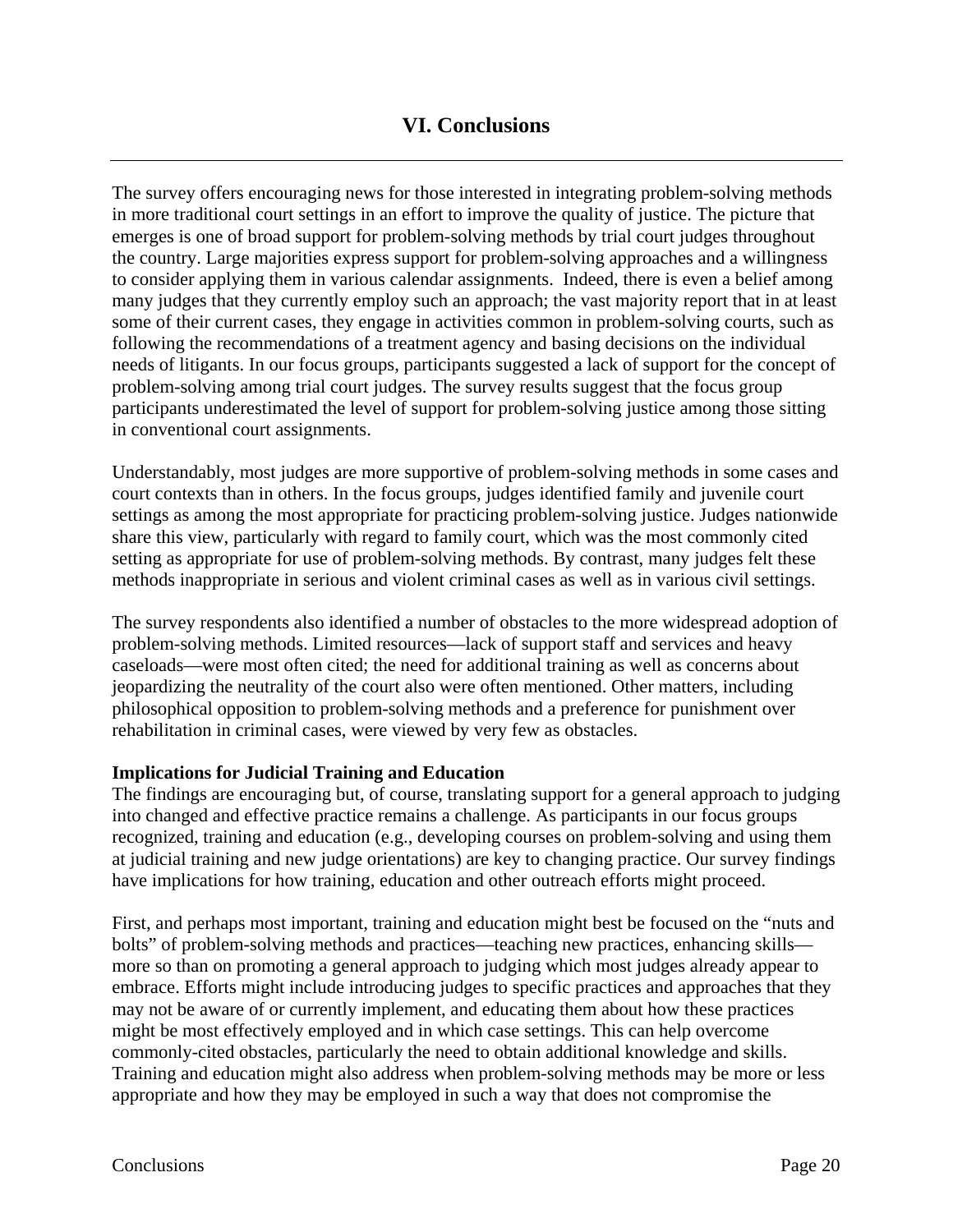neutrality of the court—thus addressing yet another obstacle that judges identified as potentially inhibiting broader use of problem-solving practices.

Second, the survey results suggest particular opportunities to apply problem-solving approaches in family and juvenile court settings. Family and juvenile court judges are somewhat more supportive of problem-solving approaches and practices than are judges in other assignments likely due in part to self-selection into these assignments. Survey respondents also often cited family, and to a lesser extent juvenile, cases as appropriate venues for problem-solving approaches. Efforts specially focused on these court settings may be among the more effective methods of enhancing problem-solving practice.

Finally, the survey provides no support for the idea—broadly discussed in the focus groups—that younger judges are more likely to embrace the problem-solving concept than are those who have been on the bench a longer time. There is widespread support, at least in principle, regardless of tenure. Certainly, new judge orientations may provide an excellent venue for training and education—but this ought not to be the only venue, as more senior judges also support problemsolving methods. (This does not necessarily mean, however, that younger judges ought not to be a primary focus of training and outreach efforts. As focus group participants suggested, judges newer to the bench are likely less set in their ways, so developing and refining practices earlier in their career may be easier than changing the behavior of more senior judges.)

#### **Next Steps for Research**

Judges' strong support for integrating problem-solving methods in conventional court settings points to the need to continue research in this area. A logical next step would be to conduct more in-depth focus groups and interviews among conventional calendar judges to uncover details about how, specifically, problem-solving practices might best be integrated into conventional court settings. Further research could be conducted in various regions of the country and various sized jurisdictions. While the survey results do not indicate stark differences in attitudes and practices across region or jurisdiction size, it is certainly possible that this survey (as is the case with most surveys) was unable to uncover relevant details and nuance that may inform training, education and other outreach efforts. Further research should also be conducted among judges in a variety of calendar assignments, as the survey findings clearly indicate a belief that problemsolving methods are more appropriate and can be more readily integrated in some cases and court settings than others.

While similar issues were addressed in the focus group research that inspired this survey, this research was conducted among only specialized problem-solving court judges and only in New York and California, two states with a large number of problem-solving courts. Judges without problem-solving court experience and from a variety of local court cultures can lend important insights into how problem-solving methods might most effectively be integrated into a range of conventional court settings in an effort to improve the quality of justice nationwide.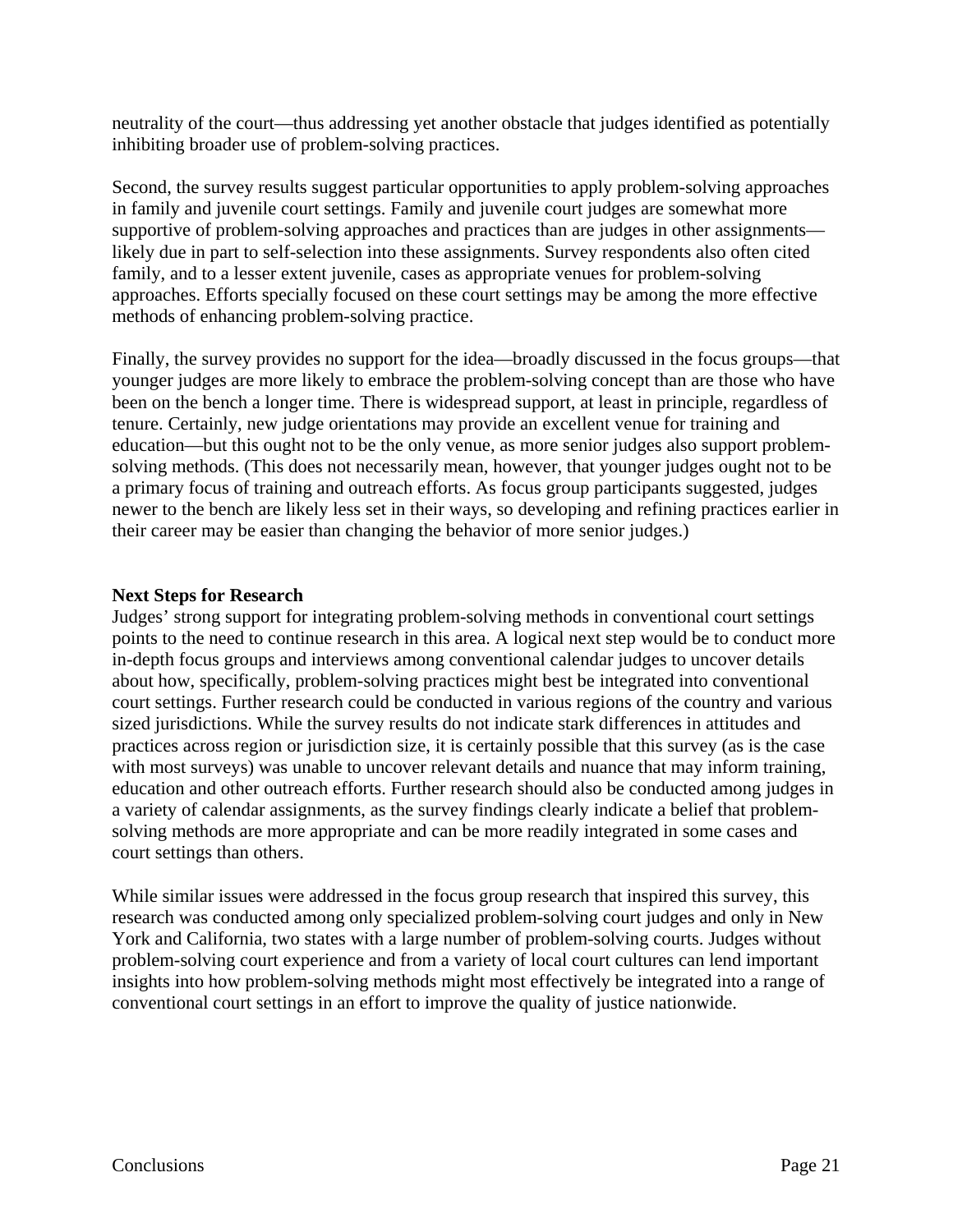# **Appendix A: Detailed Methodology**

A nationwide survey was conducted among 1,019 trial court judges. The sample of judges was drawn from the 2007 edition of *The American Bench*, the most comprehensive nationwide listing of judges. The sampling frame consisted of 3,000 state trial court judges from all fifty states and the District of Columbia. The sample included judges sitting on the bench of a state trial court of general or of limited or special jurisdiction. In some instances, judges were listed in *The American Bench* multiple times because they were on the bench in more than one district or jurisdiction. Duplicates were eliminated by taking the first occurrence of the judge's name and deleting all subsequent appearances.

To ensure regional representation, judges in the sampling frame were stratified by U.S. Census Region. We then used a proportionate stratified random sampling to obtain a sample representative of the geographic jurisdiction of judges meeting our admission criteria. Surveys were sent by mail to the selected judges. In order to maximize response rate, judges were given several options to complete the survey: they could return the survey by mail, complete an online questionnaire, or arrange a telephone interview (no judges chose the latter option).

Note that the survey sample was divided into two "replicates" of equal size. All judges in first sample replicate were contacted first. Those in the second replicate were held in reserve to be surveyed only if the goal of 1,000 completed surveys was not met. In total, 2,236 of the 3,000 sampling units were used in the survey. The survey achieved an overall response rate of 50%, using the American Association of Public Opinion Research's standard response rate definition.

The survey questionnaire may be found in Appendix B. The survey was designed by staff at the Center for Court Innovation and California AOC, with input from the Center for Survey Research and Analysis at the University of Connecticut. The survey instrument was pretested in a focus group among trial court judges in San Francisco in November 2006.

The results of the entire survey are statistically significant at  $\pm$  3%. For example, if 50% of survey respondents provide a particular answer to a question, we have 95% confidence that the actual population percentage falls between 47% and 53%. Note that the margin of error increases when looking at differences in responses to the same question across subgroups. The margin of error can also vary across specific questions.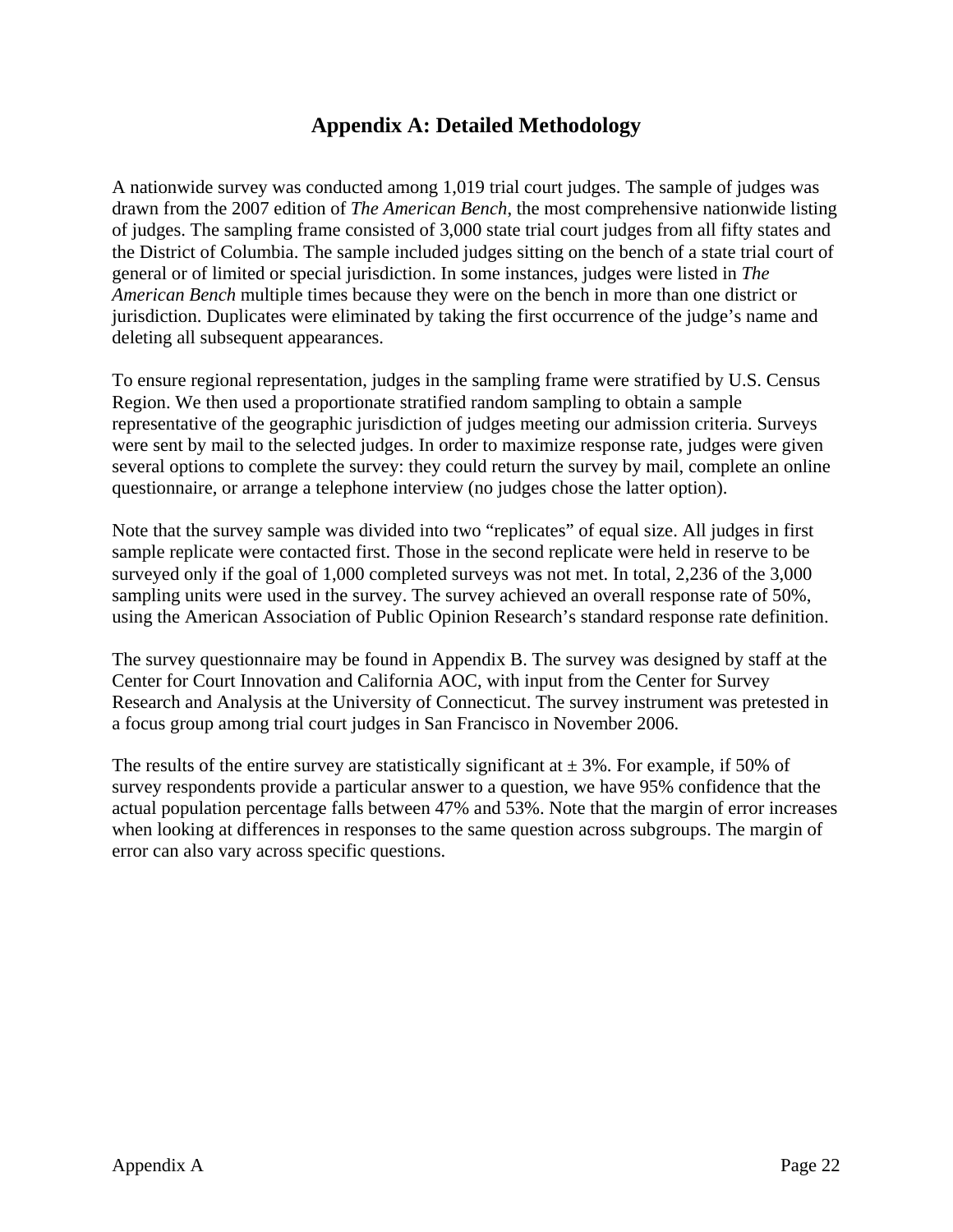# **Appendix B: Survey Questionnaire**

# **PART I: JUDICIAL ROLE ATTITUDES**

#### **The first set of questions is about your views of trial court judging.**

**1. In general, how important is it for trial court judges to do each of the following?**  (*Please mark one circle next to each phrase)*

|    |                                                        | Not at all<br>Important | Not too<br>Important | Somewhat<br>Important | <b>Very</b><br>Important |
|----|--------------------------------------------------------|-------------------------|----------------------|-----------------------|--------------------------|
|    |                                                        |                         |                      |                       |                          |
| a. | Ensure legal due process                               | $0\%$                   | $0\%$                | $1\%$                 | 98%                      |
| b. | Maintain judicial independence                         | $\theta$                | $\theta$             | 5                     | 94                       |
|    | c. Move cases rapidly to resolution                    | $\theta$                | $\overline{4}$       | 62                    | 33                       |
|    | d. Adopt a proactive role in crafting case resolutions | 3                       | 24                   | 54                    | 17                       |
| e. | Render decisions that assist litigants                 | $\overline{4}$          | 13                   | 43                    | 37                       |
| f. | Render decisions that protect public safety            | 2                       | 5                    | 28                    | 63                       |
| g. | Obtain community input about the court system          | 5                       | 27                   | 54                    | 13                       |
| h. | Follow case processing timelines                       | 2                       | 13                   | 57                    | 27                       |

#### **2. How important should the following factors be to a judge in deciding a case?**  (*Please mark one circle next to each phrase)*

|                |                                                             | Not at all<br>Important | Not too<br>Important | Somewhat<br>Important | Very<br>Important |
|----------------|-------------------------------------------------------------|-------------------------|----------------------|-----------------------|-------------------|
|                |                                                             |                         |                      |                       |                   |
| a.             | Precedent, when clear and directly relevant                 | $0\%$                   | $0\%$                | $7\%$                 | $91\%$            |
| b.             | What the public expects                                     | 29                      | 48                   | 21                    |                   |
| C <sub>1</sub> | The community consequences of a decision                    | 12                      | 33                   | 46                    | 7                 |
| d.             | The individual needs or underlying problems of the litigant | 7                       | 22                   | 53                    | 17                |
| e.             | Expert opinion                                              | 2                       | 19                   | 71                    | 7                 |
| f.             | The judge's view of justice in the case                     | 5                       | 17                   | 48                    | 28                |
| g.             | Public safety                                               | 1                       | 6                    | 41                    | 50                |
|                | Common sense                                                | $\theta$                | 2                    | 32                    | 65                |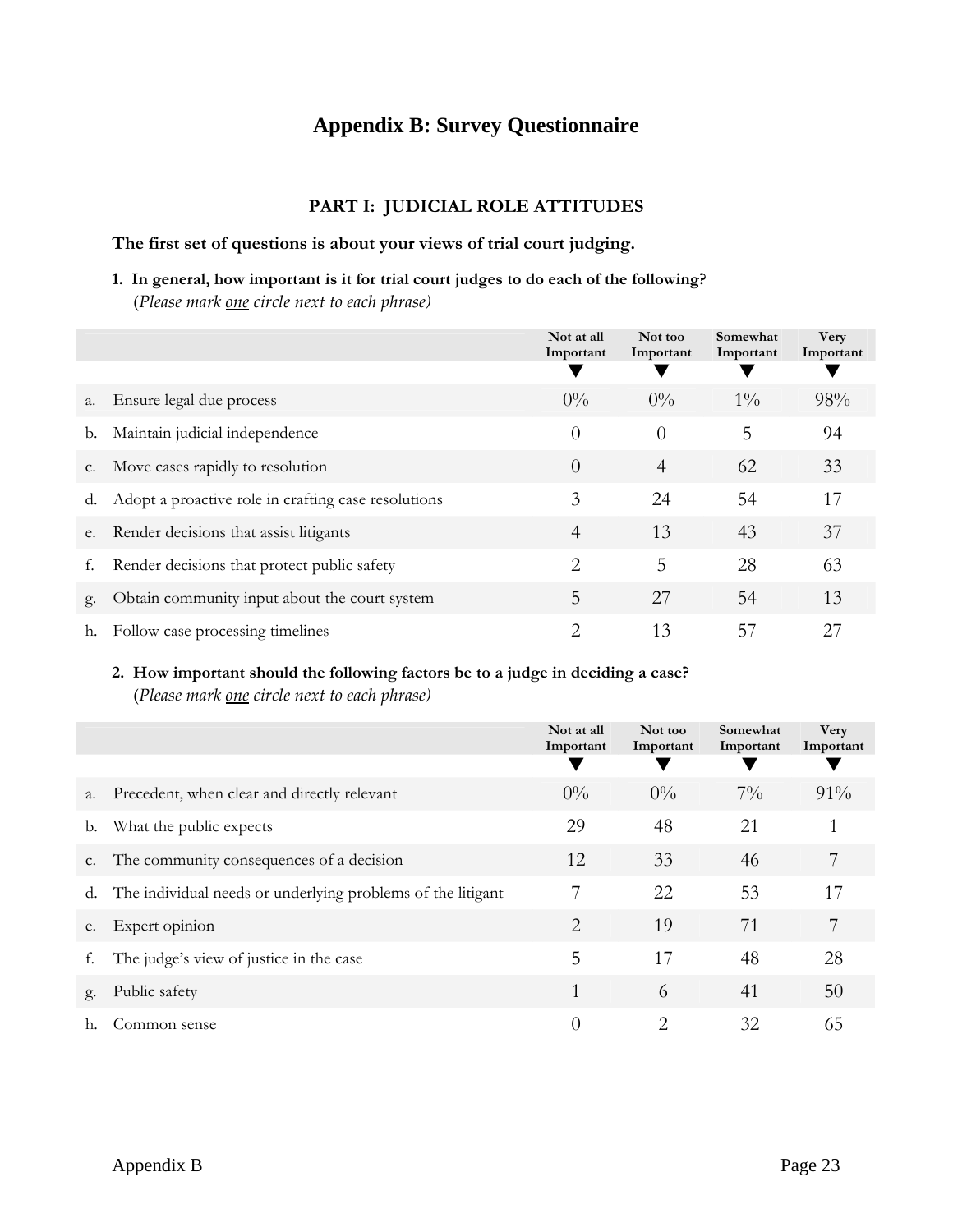| 3. Which of the following is a more important goal                 | 4. Which of the following statements most closely                                                                                                    |
|--------------------------------------------------------------------|------------------------------------------------------------------------------------------------------------------------------------------------------|
| of the criminal justice system? (Please mark one circle)           | represents your view? (Please mark one circle)                                                                                                       |
| 58% To treat and rehabilitate offenders<br>33% To punish offenders | 52% Judges should make decisions on their own<br>42% Judges should make decisions with the<br>collaborative input of attorneys and other<br>partners |

# **5. Please indicate the extent to which you agree or disagree with each of the following statements**. (*Please mark one circle next to each statement)*

|                |                                                                                                                      | Strongly<br><b>Disagree</b> | Somewhat<br><b>Disagree</b> | Somewhat<br>Agree | Strongly<br>Agree |
|----------------|----------------------------------------------------------------------------------------------------------------------|-----------------------------|-----------------------------|-------------------|-------------------|
|                |                                                                                                                      |                             |                             |                   |                   |
| a.             | Judges should handle cases with an eye toward reducing<br>recidivism or future filings.                              | $1\%$                       | $6\%$                       | 47%               | $44\%$            |
| b.             | Judicial decisions should help to promote public confidence in<br>the courts.                                        | $\theta$                    | 3                           | 31                | 64                |
| C <sub>1</sub> | At the end of a case, it is important that litigants believe they<br>were treated fairly by the court.               | $\theta$                    | 1                           | 16                | 82                |
| d.             | It is appropriate for a judge to propose case settlement options<br>if they lead to a mutually-acceptable agreement. | 5                           | 12                          | 48                | 34                |
| e.             | Judges should not speak directly to litigants when their attorney<br>is present.                                     | 14                          | 32                          | 34                | 19                |
| f.             | Judges should speak with treatment providers to hear their<br>recommendations on individual cases or litigants.      | 11                          | 18                          | 48                | 21                |
| g.             | It is important for judges to learn about drug addiction, mental<br>illness, and domestic violence.                  | $\overline{0}$              |                             | 24                | 74                |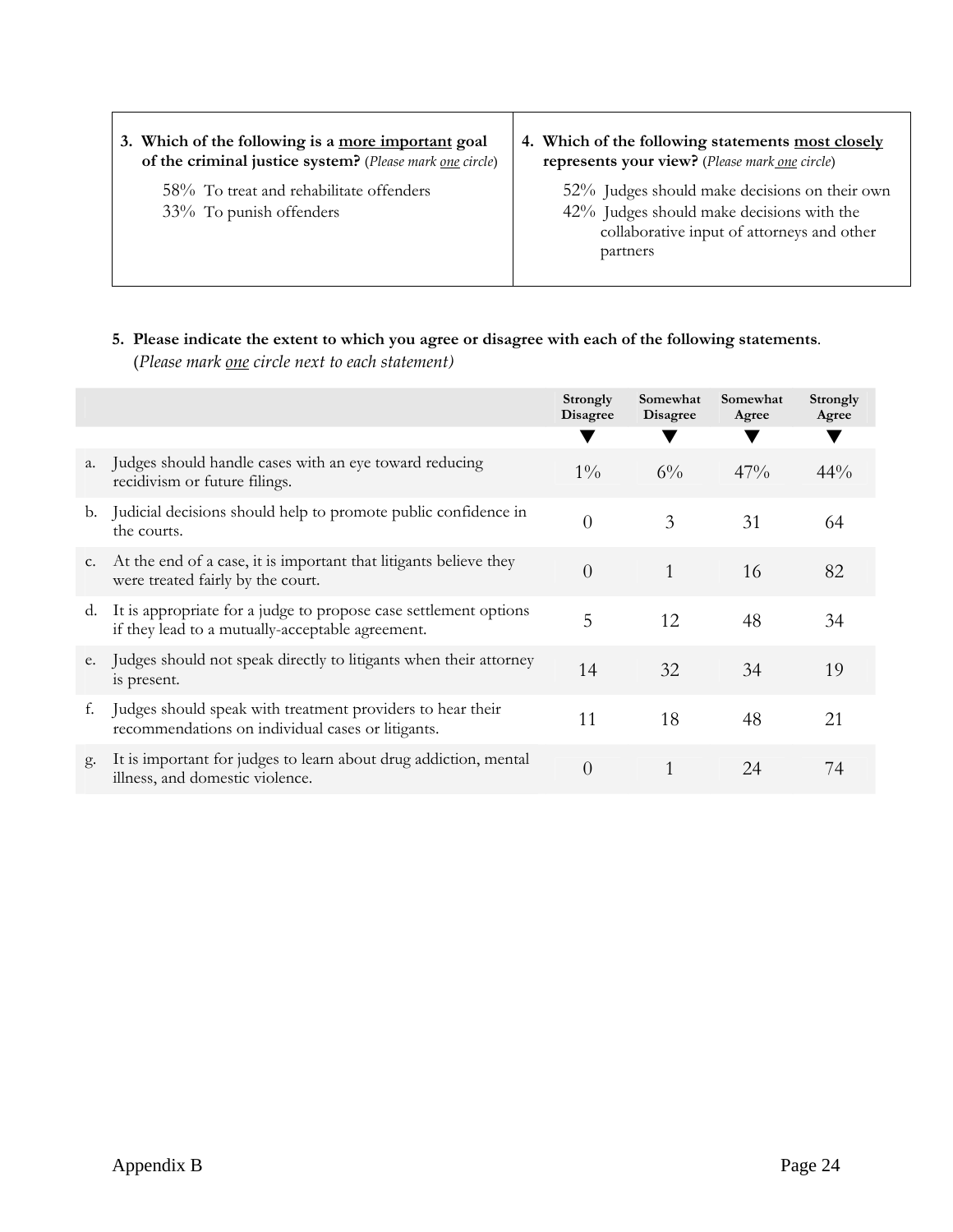# **PART II: JUDICIAL PRACTICES**

**The next questions are about practices that judges may or may not use in handling cases.** 

**6. During the past year, in approximately what percentage of all cases you heard, did you do each of the following?** (*Please mark one circle next to each statement)*

|    |                                                                                                                    | <b>Never</b><br>$(0\%)$ | Rarely<br>$(1-9\%)$ | <b>Sometimes</b><br>$(10-39\%)$ | Often<br>$(40%$ or<br>more) |
|----|--------------------------------------------------------------------------------------------------------------------|-------------------------|---------------------|---------------------------------|-----------------------------|
|    |                                                                                                                    |                         |                     |                                 |                             |
| a. | Proposed a case disposition or sentence not offered by the<br>attorneys of record.                                 | $6\%$                   | 27%                 | 53%                             | $11\%$                      |
| b. | Ordered a litigant to drug or mental health treatment when not<br>required to by statute.                          | 9                       | 14                  | 41                              | 32                          |
| c. | Based a decision on information about the individual needs or<br>problems of a litigant.                           | 3                       | 13                  | 48                              | 33                          |
| d. | Followed the recommendation of a treatment agency staff<br>member in making a decision in a case.                  | $\overline{4}$          | 7                   | 43                              | 42                          |
| e. | Posed questions directly to a litigant in court.                                                                   | 2                       | 21                  | 42                              | 32                          |
| f. | Set regular in-court review dates to monitor a litigant's<br>compliance with a court mandate.                      | 7                       | 24                  | 35                              | 31                          |
| g. | Sanctioned a litigant short of imposing a final sentence or<br>outcome for failure to comply with a court mandate. | 8                       | 27                  | 42                              | 20                          |
| h. | Offered verbal praise to a litigant for complying with a court<br>mandate.                                         | 4                       | 16                  | 45                              | 33                          |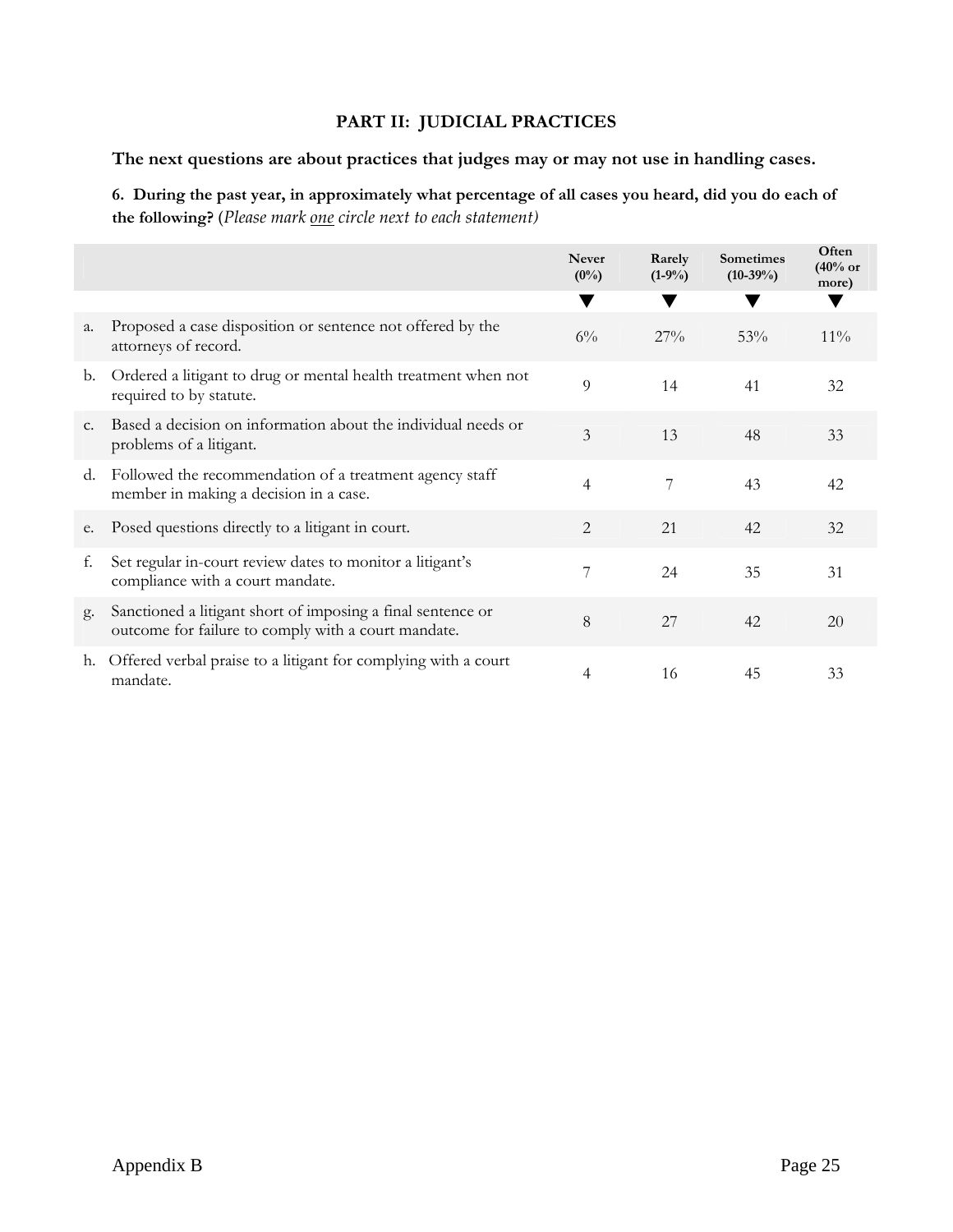#### **PART III: PROBLEM-SOLVING METHODS OF JUDGING**

#### **This section contains general questions about "problem-solving" methods of judging.**

For this survey, "**problem-solving**" is defined as:

"Methods of judging that aim to address the underlying problems that bring litigants to court. Such methods could include the integration of treatment or other services with judicial case processing, ongoing judicial monitoring, and a collaborative, less adversarial court process."

#### **7. In general, to what extent do you approve or disapprove of applying problem-solving methods in the types of cases you currently hear?**

40% Strongly disapprove

- 36 Somewhat disapprove
- 13 Neither approve nor disapprove
- 6 Somewhat approve
- 4 Strongly approve
- **8. How willing would you be to consider applying problem-solving methods on a different calendar assignment?** 
	- 2% Not at all willing
	- 9 Not too willing
	- 48 Somewhat willing
	- 38 Very willing

#### **9. In your opinion, how well does problem-solving, as defined above, describe your current judging practice?**

- 7% Not at all well
- 23 Not too well
- 47 Somewhat well
- 22 Very well
- **10. In what types of cases (e.g., criminal, family, civil etc.) do you consider it appropriate to apply one or more problem-solving methods?**

 $\frac{1}{\sqrt{2}}$  ,  $\frac{1}{\sqrt{2}}$  ,  $\frac{1}{\sqrt{2}}$  ,  $\frac{1}{\sqrt{2}}$  ,  $\frac{1}{\sqrt{2}}$  ,  $\frac{1}{\sqrt{2}}$  ,  $\frac{1}{\sqrt{2}}$  ,  $\frac{1}{\sqrt{2}}$  ,  $\frac{1}{\sqrt{2}}$  ,  $\frac{1}{\sqrt{2}}$  ,  $\frac{1}{\sqrt{2}}$  ,  $\frac{1}{\sqrt{2}}$  ,  $\frac{1}{\sqrt{2}}$  ,  $\frac{1}{\sqrt{2}}$  ,  $\frac{1}{\sqrt{2}}$ 

 $\frac{1}{2}$  ,  $\frac{1}{2}$  ,  $\frac{1}{2}$  ,  $\frac{1}{2}$  ,  $\frac{1}{2}$  ,  $\frac{1}{2}$  ,  $\frac{1}{2}$  ,  $\frac{1}{2}$  ,  $\frac{1}{2}$  ,  $\frac{1}{2}$  ,  $\frac{1}{2}$  ,  $\frac{1}{2}$  ,  $\frac{1}{2}$  ,  $\frac{1}{2}$  ,  $\frac{1}{2}$  ,  $\frac{1}{2}$  ,  $\frac{1}{2}$  ,  $\frac{1}{2}$  ,  $\frac{1$ 

**11. In what types of cases (e.g., criminal, family, civil etc.) do you consider it inappropriate to apply one or more problem-solving methods?** 

 $\frac{1}{\sqrt{2}}$  ,  $\frac{1}{\sqrt{2}}$  ,  $\frac{1}{\sqrt{2}}$  ,  $\frac{1}{\sqrt{2}}$  ,  $\frac{1}{\sqrt{2}}$  ,  $\frac{1}{\sqrt{2}}$  ,  $\frac{1}{\sqrt{2}}$  ,  $\frac{1}{\sqrt{2}}$  ,  $\frac{1}{\sqrt{2}}$  ,  $\frac{1}{\sqrt{2}}$  ,  $\frac{1}{\sqrt{2}}$  ,  $\frac{1}{\sqrt{2}}$  ,  $\frac{1}{\sqrt{2}}$  ,  $\frac{1}{\sqrt{2}}$  ,  $\frac{1}{\sqrt{2}}$ 

 $\frac{1}{\sqrt{2}}$  ,  $\frac{1}{\sqrt{2}}$  ,  $\frac{1}{\sqrt{2}}$  ,  $\frac{1}{\sqrt{2}}$  ,  $\frac{1}{\sqrt{2}}$  ,  $\frac{1}{\sqrt{2}}$  ,  $\frac{1}{\sqrt{2}}$  ,  $\frac{1}{\sqrt{2}}$  ,  $\frac{1}{\sqrt{2}}$  ,  $\frac{1}{\sqrt{2}}$  ,  $\frac{1}{\sqrt{2}}$  ,  $\frac{1}{\sqrt{2}}$  ,  $\frac{1}{\sqrt{2}}$  ,  $\frac{1}{\sqrt{2}}$  ,  $\frac{1}{\sqrt{2}}$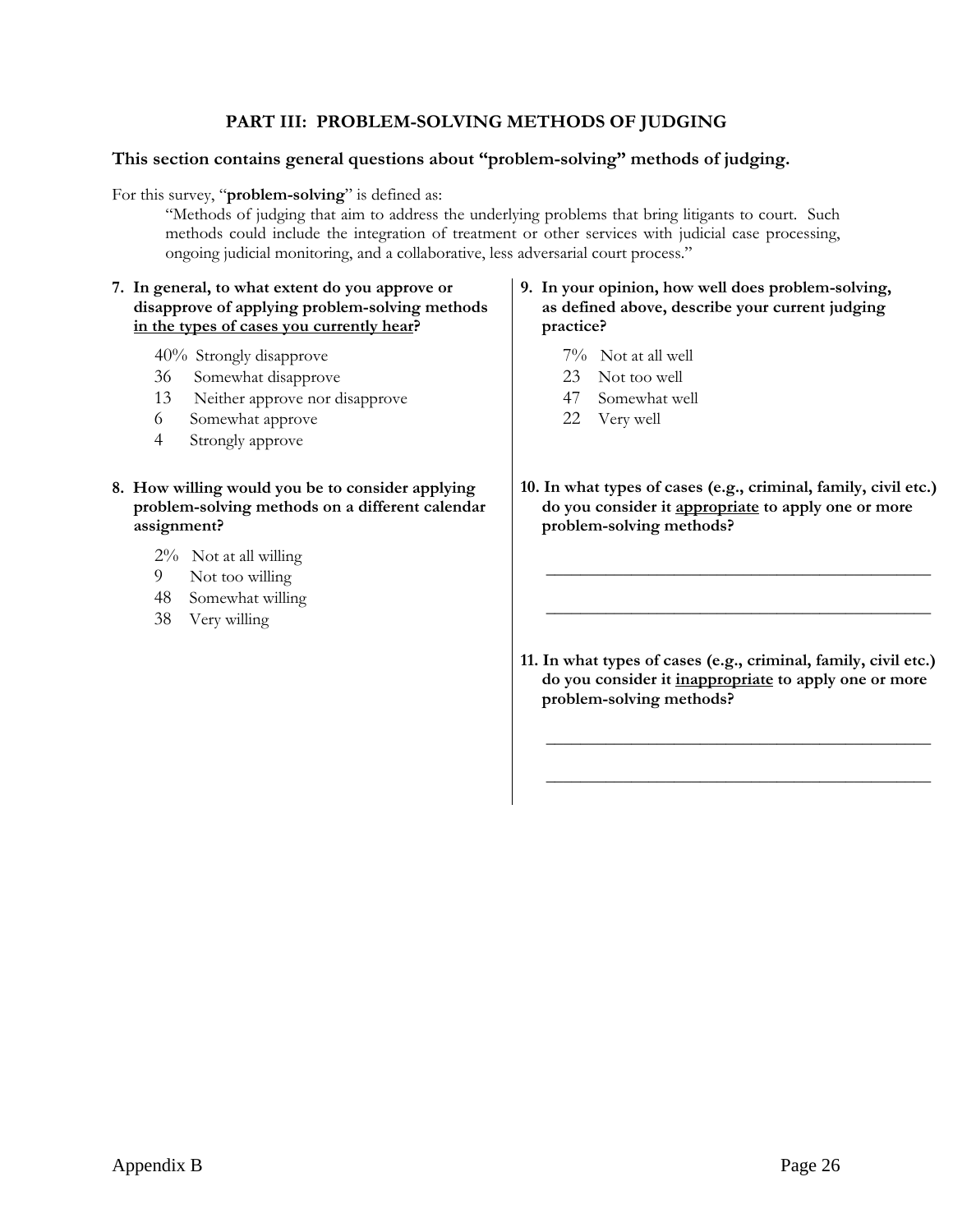#### **12. The following are reasons trial court judges may give for not applying problem-solving methods more frequently. Which of these reasons apply to you in your current assignment?** (*Please mark all that apply)*

 $4\%$  I do not agree with problem-solving methods

- 6 Problem-solving methods are not effective
- 7 Problem-solving methods are "soft" on crime
- 25 Problem-solving compromises the neutrality of the court
- 24 I need to acquire additional knowledge or skills about how to use these methods
- 29 Heavy caseloads pressure me to push cases along
- 51 Lack of necessary support staff or services
- 19 The cases on my calendar are inappropriate for problem-solving methods
- 6 Attorneys would oppose it
- 4 My colleagues on the bench do not support problem-solving methods
- 18 None of the above
- { Other (Please specify): \_\_\_\_\_\_\_\_\_\_\_\_\_\_\_\_\_\_\_\_\_\_\_\_\_\_\_\_\_\_\_\_\_\_\_\_\_\_\_\_\_\_\_

#### **PART IV: SPECIALIZED PROBLEM-SOLVING COURTS**

#### **Next are a few questions about specialized problem-solving courts such as a drug, mental health, or domestic violence court.**

- **13. How familiar are you with "specialized problem-solving courts"?** 
	- 1 Not at all familiar
	- 2 Not too familiar
	- 3 Somewhat familiar
	- 4 Very familiar

#### **14. Have you ever presided in a "specialized problem-solving court"?**



- **14a. If 'YES', do you currently preside in a specialized problem-solving court?** 
	- 1 Yes
	- $(2)$  No
- **15. Does your jurisdiction contain a "specialized problem-solving" court?** 
	- 1 Yes
	- $2$  No
	- $\circledcirc$  Not sure
- **16. In the future, if you were offered an opportunity to preside in a specialized problem-solving court, how likely would you be to accept it?** 
	- 1 Not at all likely
	- 2 Not too likely
	- 3 Somewhat likely
	- 4 Very likely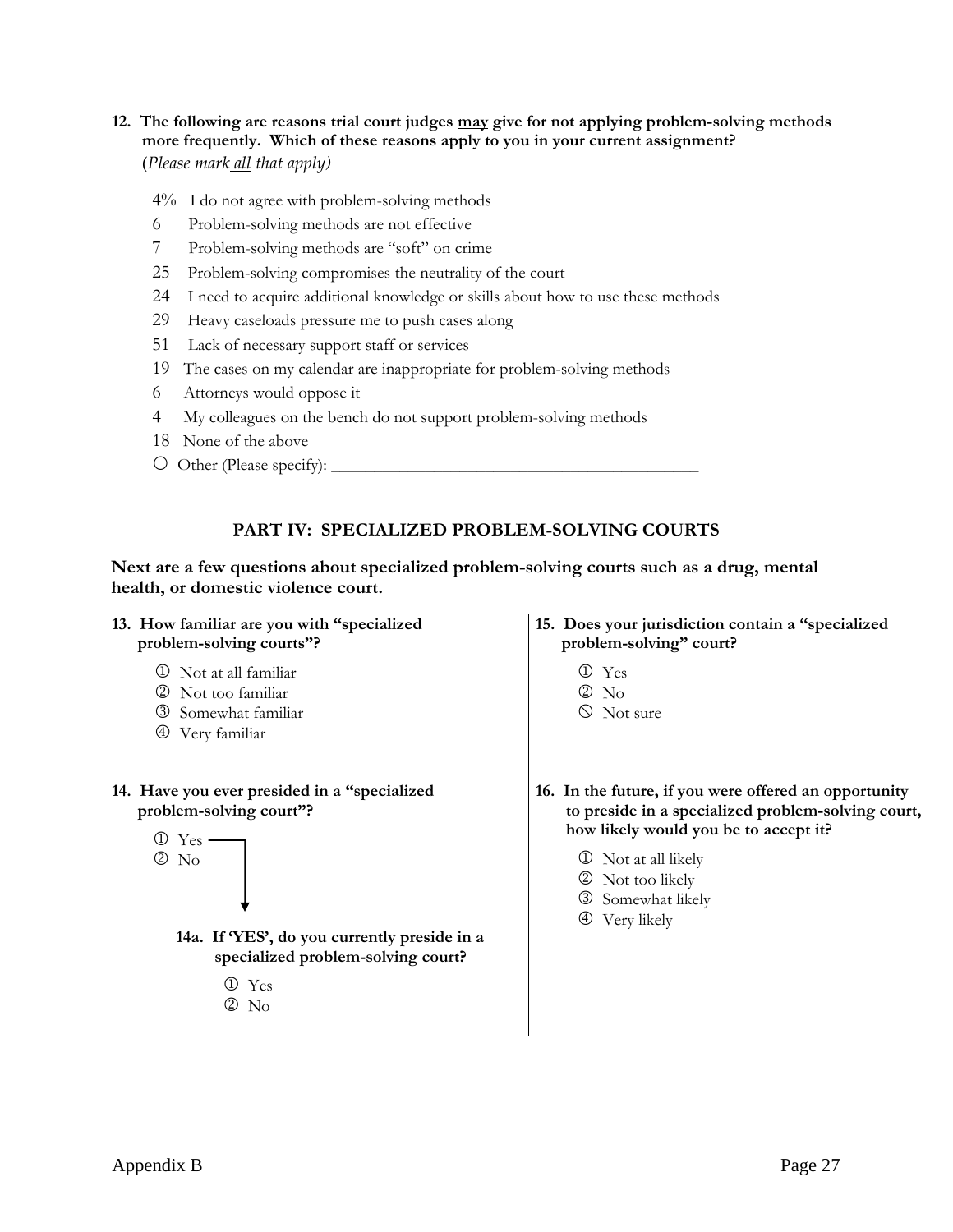|              |                                 | Yes    | $\bf No$ |
|--------------|---------------------------------|--------|----------|
|              |                                 |        |          |
| a.           | Substance abuse and addiction   | $72\%$ | $22\%$   |
|              | b. Mental illness and treatment | 55     | 35       |
| $C_{\alpha}$ | Domestic violence               | 70     | 24       |
| d.           | Other (Please specify): _______ | 20     |          |

#### **17. In the past three years, did you attend a seminar or judicial education program in any of the following areas?**

#### **18. How interested would you be in learning more about each of the following?**

|             |                               | Not at all<br>Interested | Not too<br>Interested | Somewhat<br>Interested | Very<br>Interested |
|-------------|-------------------------------|--------------------------|-----------------------|------------------------|--------------------|
| $a_{\cdot}$ | Substance abuse and addiction | $3\%$                    | $8\%$                 | 38%                    | $47\%$             |
| b.          | Mental illness and treatment  | 3                        |                       | 38                     | 48                 |
| $C_{\star}$ | Domestic violence             | 3                        | 14                    | 39                     | 39                 |
| d.          | Other (Please specify):       |                          |                       |                        |                    |

#### **PART V: BENCH AND PERSONAL EXPERIENCE**

**The final questions are about your bench experiences and background. These questions will be used for classification purposes only.** *Your responses will be kept strictly confidential and reported in the aggregate only.*

#### **19. Which of the following types of cases do you handle in your current assignment?**

(*Please select the one most common case type and other types of cases you handle as well.)*

|                            | <b>Most Common</b><br><b>Cases Handled</b><br>(Mark <u>one</u> only) | <b>Other Cases</b><br>Handled<br>(Mark all that apply) |
|----------------------------|----------------------------------------------------------------------|--------------------------------------------------------|
|                            |                                                                      |                                                        |
| Misdemeanor criminal<br>a. | $22\%$                                                               | $62\%$                                                 |
| b. Felony criminal         | 32                                                                   |                                                        |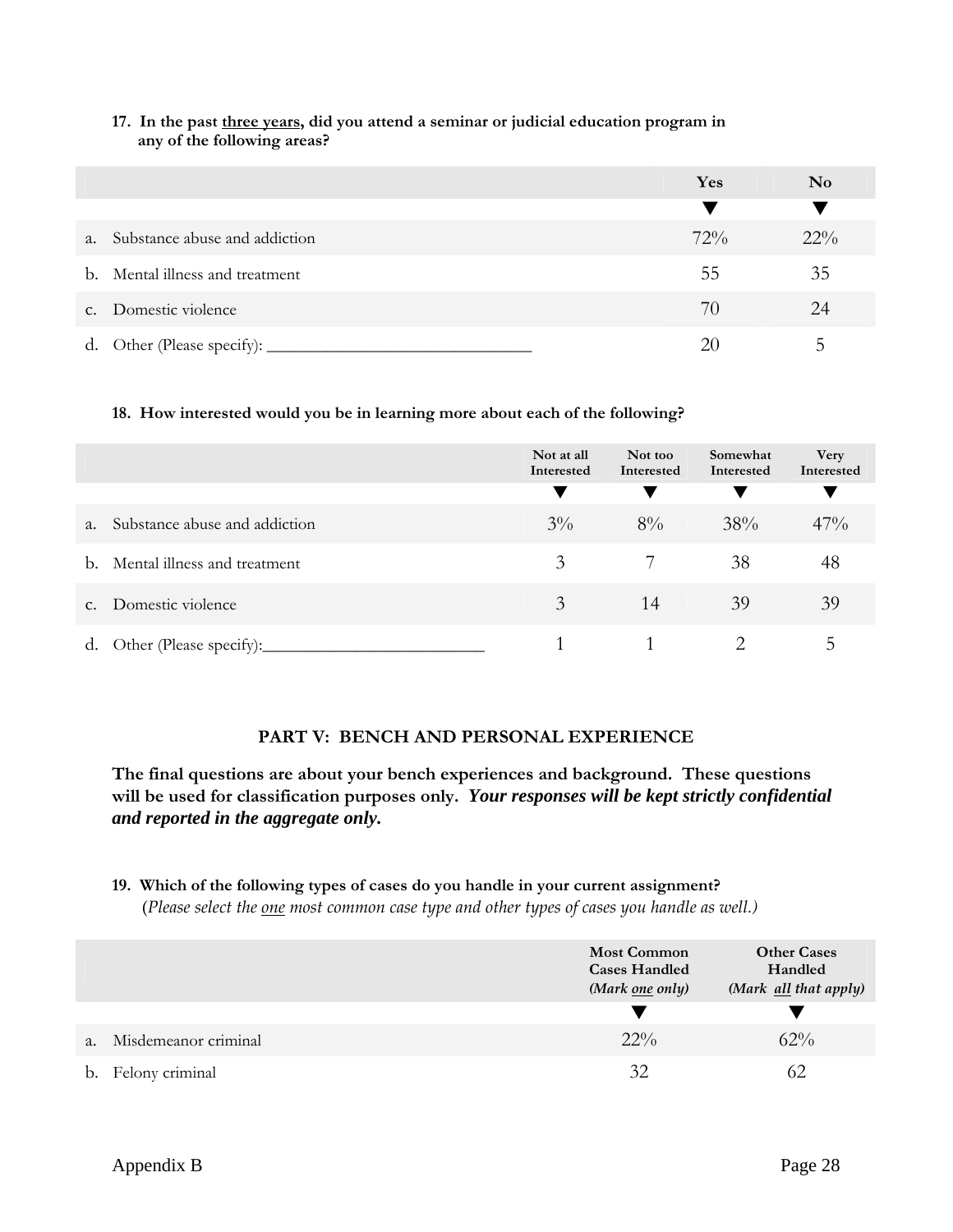| Traffic violations<br>c.                                                                                               | 5                                                                                                                         | 44 |
|------------------------------------------------------------------------------------------------------------------------|---------------------------------------------------------------------------------------------------------------------------|----|
| Juvenile (i.e., delinquency, status offense)<br>d.                                                                     | 4                                                                                                                         | 39 |
| Child welfare (i.e., protective custody)<br>е.                                                                         | 3                                                                                                                         | 36 |
| f.<br>Child custody (i.e., family law related)                                                                         | 3                                                                                                                         | 44 |
| Family cases (e.g., divorce, paternity)<br>g.                                                                          | 9                                                                                                                         | 45 |
| Domestic violence protection orders<br>h.                                                                              | $\overline{0}$                                                                                                            | 57 |
| Housing<br>$\ddot{1}$ .                                                                                                | $\overline{0}$                                                                                                            | 22 |
| Probate matters<br>1.                                                                                                  | $\overline{2}$                                                                                                            | 30 |
| Other civil matters (Please specify):<br>k.                                                                            | 11                                                                                                                        | 56 |
| Other cases (Please specify): _<br>I.                                                                                  | 1                                                                                                                         | 10 |
| 20. In general, how satisfied are you with your job<br>as a judge?                                                     | 23. What is the population of the jurisdiction<br>served by your court?                                                   |    |
| $0\%$ Not at all satisfied<br>Not too satisfied<br>1<br>22<br>Somewhat satisfied<br>77<br>Very satisfied               | 19% Less than 50,000<br>35<br>50,000-249,999<br>250,000-499,999<br>14<br>31<br>500,000 or more                            |    |
| 21. In total, how many years have you served<br>as a judge?                                                            | 24. What is your race or ethnicity?<br>88% White/Caucasian                                                                |    |
| $5\%$ Less than 2 years<br>17<br>2 to 5 years<br>23<br>6 to 10 years<br>37<br>11 to 19 years<br>19<br>20 years or more | Hispanic/Latino<br>2<br>5<br>African American/Black<br>Asian/Pacific Islander<br>1<br>Native American/Alaskan Native<br>1 |    |
| 22. Are you elected?                                                                                                   | 25. What is your gender?                                                                                                  |    |
| 79% Yes<br>No<br>20                                                                                                    | 77% Male<br>Female<br>23                                                                                                  |    |
| 22a. If 'YES,' how long is your term?                                                                                  | 26. In what year were you born?                                                                                           |    |
| $0\%$ Less than 2 years<br>2 to 5 years<br>31<br>6 to 10 years<br>64<br>11 years or more<br>4                          |                                                                                                                           |    |